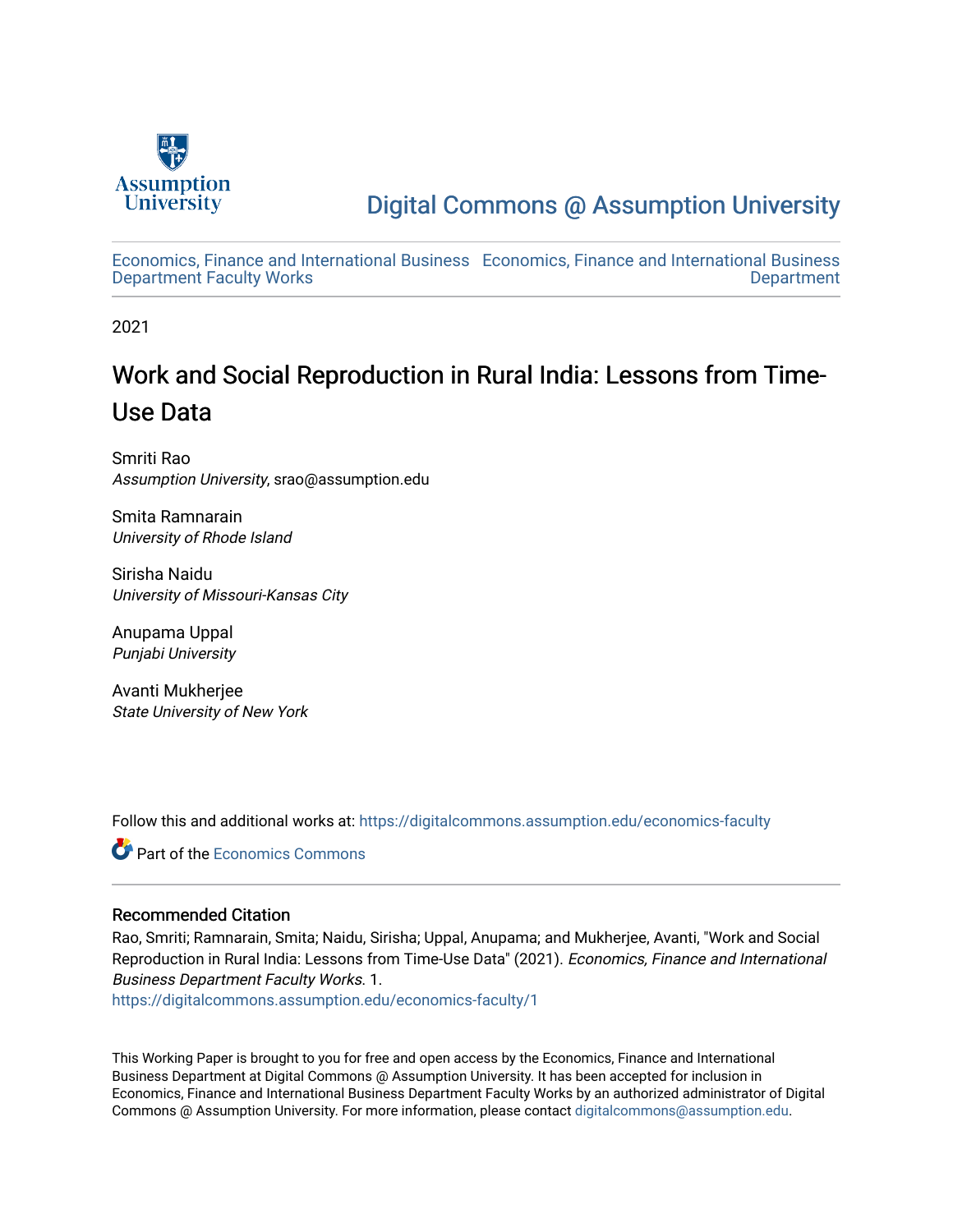

# Work and Social Reproduction in Rural India: Lessons from Time-Use Data

Smriti Rao, Smita Ramnarain, Sirisha Naidu, Anupama Uppal, and Avanti Mukherjee

January 2021

# WORKINGPAPER SERIES

RESEARCH INSTITUTE POLITICAL ECONOMYE CONOK **HITU**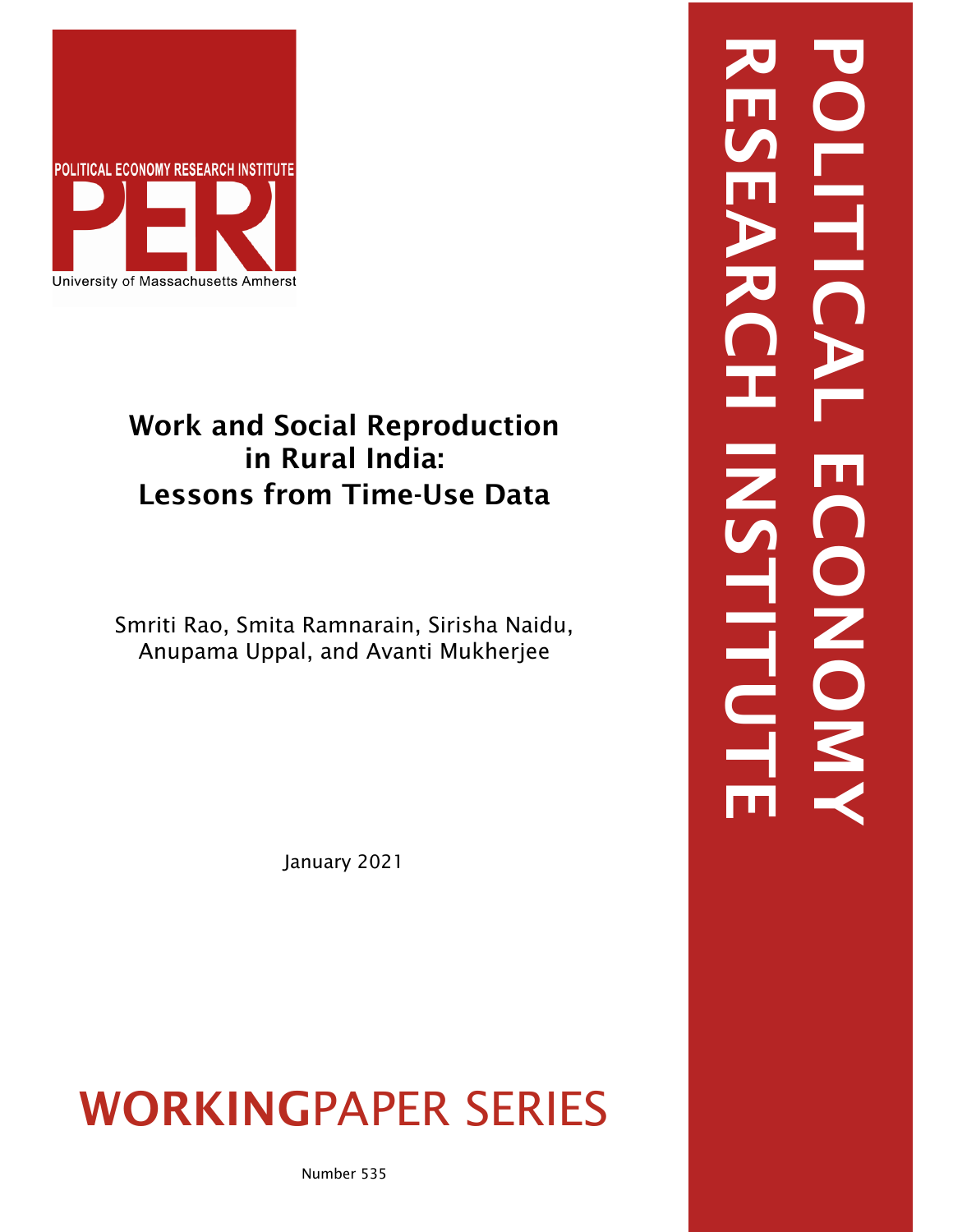## **Work and Social Reproduction in Rural India: Lessons from Time-Use Data**

Smriti Rao**<sup>1</sup>** Assumption University, MA, USA and Women's Studies Research Center, Brandeis University, MA, USA

> Smita Ramnarain, University of Rhode Island, RI, USA

Sirisha Naidu, University of Missouri-Kansas City, MO, USA

> Anupama Uppal Punjabi University, Punjab, India

Avanti Mukherjee State University of New York, Cortland, NY, USA

#### **January 2021**

#### **Abstract**

Even as the literature on work in the Global South acknowledges the importance of forms of non-waged work, it has not sufficiently incorporated consideration of the labor of social reproduction. We propose understanding work through four conceptual dyads: waged productive labor, non-waged productive labor, waged reproductive labor, and non-waged reproductive labor. Through an in-depth description of three specific cases from a Time Use Survey we conducted in rural Punjab, India, we argue not only that all four dyads are required to encompass the world of work, but that this more expansive conceptualization can help us produce richer analyses of the intersections of class, caste and gender.

#### **Keywords: Labor, Gender, Punjab**

<sup>&</sup>lt;sup>1</sup> Corresponding author:  $srao@assumption.edu$ . We gratefully acknowledge helpful comments and suggestions from Vamsi Vakulabharanam and Madhura Swaminathan. We also acknowledge funding for our primary surveys provided by the University of Missouri-Kansas City and a Faculty Development Grant from the University of Rhode Island.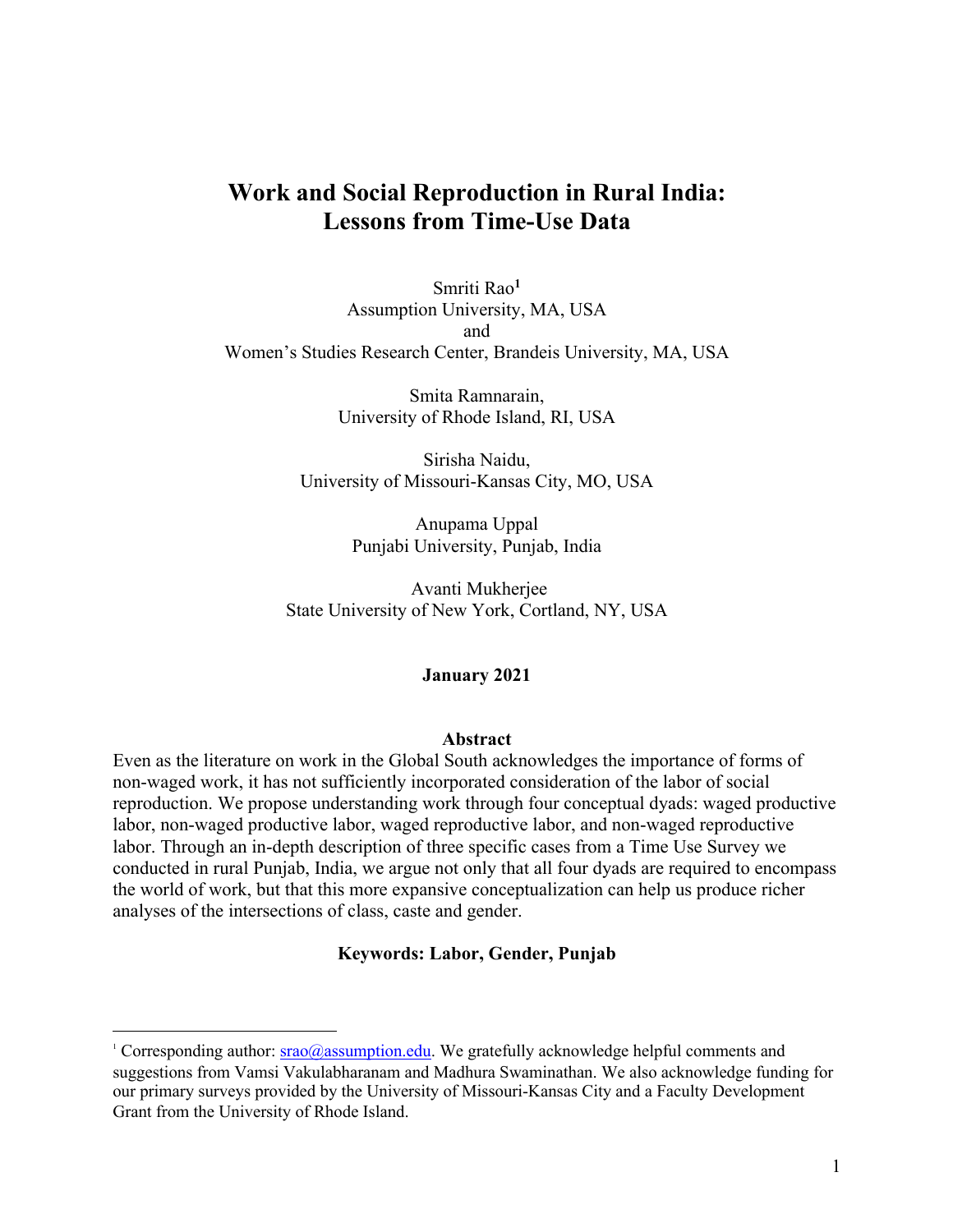#### **1. Introduction**

Attempts to understand the world of work in the Global South appear to be breaking with teleologies constructed from the experiences of the Global North. An emergent literature aims to conceptually ground an important empirical reality: that 'doubly free' wage labor hired by relatively centralized capital is not the dominant organizational form of work in many contexts of the Global South (Scully 2016). The vast majority of workers in India, for instance, work in the unregulated informal sector, with few protections, great insecurity, and significant unpredictability (Breman 2010). Rural households rely on multiple sources of livelihood, ranging from precarious temporary migration, wage work in local farm and non-farm economies, and petty commodity production (PCP) (Pattenden 2016, Harriss-White 2018). As the literature on petty commodity production, formally subsumed labor, and classes of labor argues, this divergence from the trajectory of advanced capitalist countries can no longer be treated as temporary (Harriss-White 2014; Bernstein 2017, Banaji 2013).

Many of these studies now acknowledge the constitutive role of the work of social reproduction the under-remunerated effort of producing use-values essential to 'life-making' (Bhattacharya 2017). However, very few then proceed to rethink conceptual categories of work to account for such effort (Mezzadri 2020). Furthermore, some existing categories of work are applied at the level of the household, without sufficient consideration of the differentiation of effort based on gender, class, caste, or age within and across households (Razavi 2009). Thus the literature has not gone far enough in conceptually grounding another empirical reality: the dominance of the labors of "variegated social reproduction" (Bakker and Gill 2019) in the lives of many inhabitants of the global South. An analysis of lives and livelihoods that does not fully incorporate this labor of social reproduction invisibilizes the work itself and elides the diverse and multifarious activities that are undertaken, not simply to subsist, but also to embed one's lives and living within the social fabric of the community (Shah and Lerche 2020).

The methods by which data on work are collected are usually even less responsive to feminist critiques of productivist frameworks. There is now a large literature demonstrating the weaknesses of standard employment/unemployment surveys and showing that time-use studies provide an alternative and more inclusive methodology to examine work (Folbre 2006, Kongar and Connelly 2017). A time-use survey (TUS) can help us identify the extent, scope, and characteristics of labor time in ways that could also provide an effective tool to apply a feminist political economy lens to extend our understanding of work.

Following feminist literature, we understand work as all human effort that is undertaken to produce exchange and use value. In order to understand the diversity of human effort expended in sustaining human life, we conducted a TUS of 192 women and men in the village of Hakamwala in the state of Punjab in India. In this paper, we provide an in-depth description of three specific cases from this study in a heuristic exercise using disaggregated time-use data. Our goal is to demonstrate the complexity of the world of work in rural Punjab, and to illustrate how the labor of social reproduction intersects with existing analytical categories of work. Doing so demonstrates the importance of developing analytical categories that explicitly include the waged and non-waged work of social reproduction.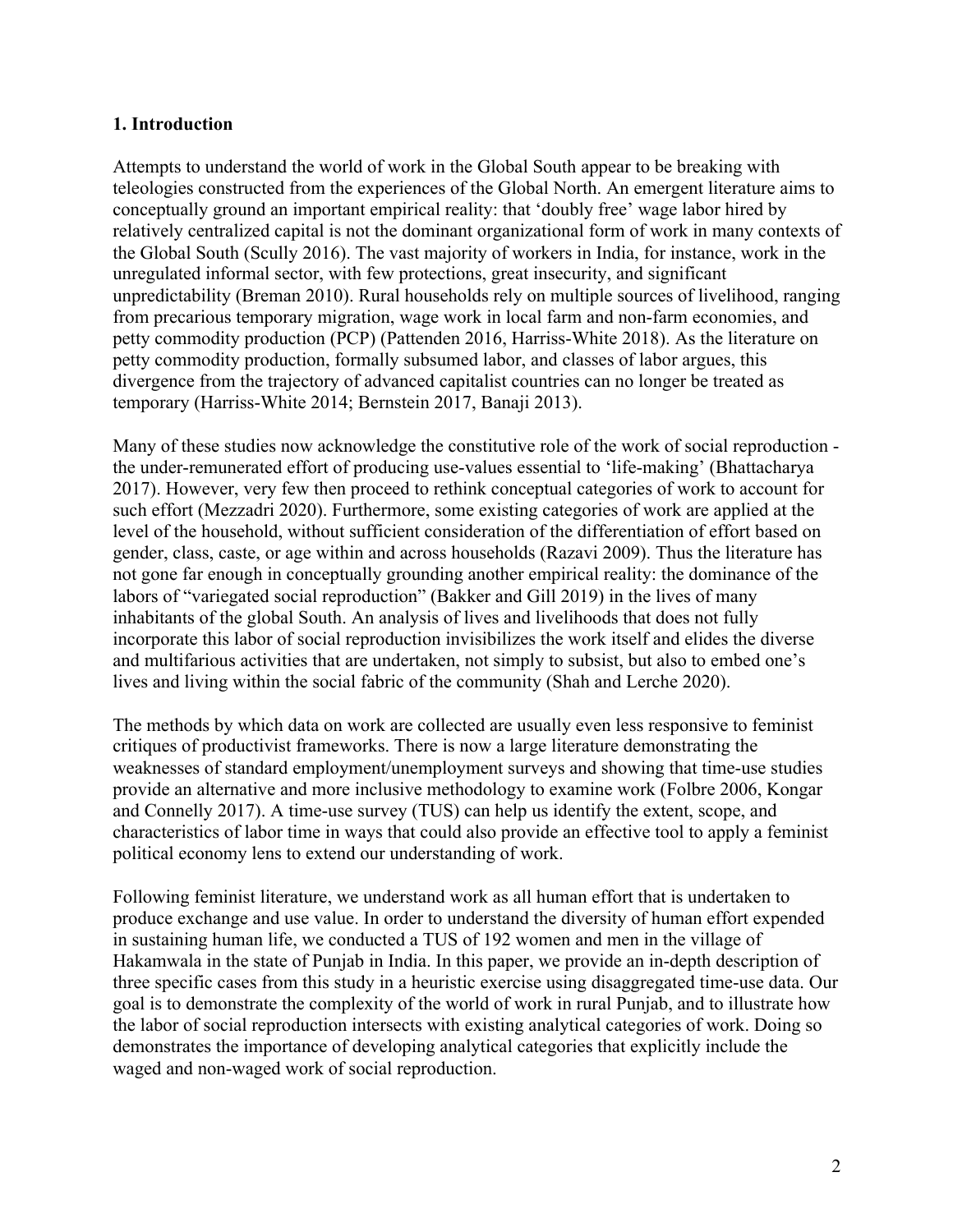#### **2. Literature on Labor and Social Reproduction**

#### *2.1 Theorizations of Labor without Social Reproduction*

The dominant understanding of the working class has been based upon the 'standard employment relationship (SER)' that is treated as the norm in the Global North (Breman and van der Linden 2014: 921). Despite the exploitation embedded in the SER, such work granted workers a certain limited stability and recourse to legal rights, created by preceding waves of worker struggles. Yet, a vast majority of working people in the South participate in forms of work that are several degrees removed from SER. Concepts such as "classes of labor" or "awkward classes" attempt to map this world of non-SER work. In particular, a debate has emerged about whether precarious self-employment in India is better understood as a specific labor process of petty commodity production (PCP) as Harriss-White (2014) may argue, or, as Banaji (2013) or Bernstein (2017) may frame it, as effectively constituting classes of labor that may be formally subsumed to capital even where work appears to be own-account.

We are less concerned here with intervening on one or the other side of the Harriss-White and the Banaji/Bernstein perspectives on the classes of labor/PCP divide. Each is an attempt to grapple with the extent and nature of non-waged work in the Indian economy, and to move beyond the agriculture/non-agriculture divide that was once central to both labor theory and politics in India. The shift away from studying waged work alone also allows more room for the incorporation of unpaid labor as part of a broad category of non-waged work. The significant point for us is that these perspectives do not sufficiently incorporate the labor of social reproduction into their theoretical categories (Rao 2018; Mezzadri 2020). Even as the waged labor of social reproduction emerges as an increasingly important category, in the underemployed Global South, there may be contexts where labor power is reproduced without any guarantee that this labor will be exploited by capital at all (i.e. enter into the circuits of capital). The non-waged labor of social reproduction is thus critical for survival (Naidu and Ossome 2016). This is a point we demonstrate below with our time-use narratives, where we show that the PCP/formal subsumption/wage worker debate misses/excludes workers for whom the work of social reproduction, both waged and non-waged, constitute a significant proportion of work they perform.

#### *2.2 Incorporating the Labor of Social Reproduction*

The social reproduction framework (SRF) recognizes that life making, i.e., the processes of reproducing and maintaining life, occurs within the framework of class relations (Arruzza 2016)<sup>2</sup>. Marxists feminists have long argued for the explicit recognition of life-making as central to sustaining the working classes. This political endeavor challenges a solely productivist understanding of work that is defined only by its relationship to the labor market (Federici 2012).

 $2$  The literature also draws a distinction between societal reproduction, which reproduces the entire system of social relations such as class, gender and caste relations, and social reproduction, which includes the biological, daily, and generational reproduction of the labor force as well as its provisioning and caring needs (Bakker 2003). Without denying the importance of the former, our focus here is on the latter.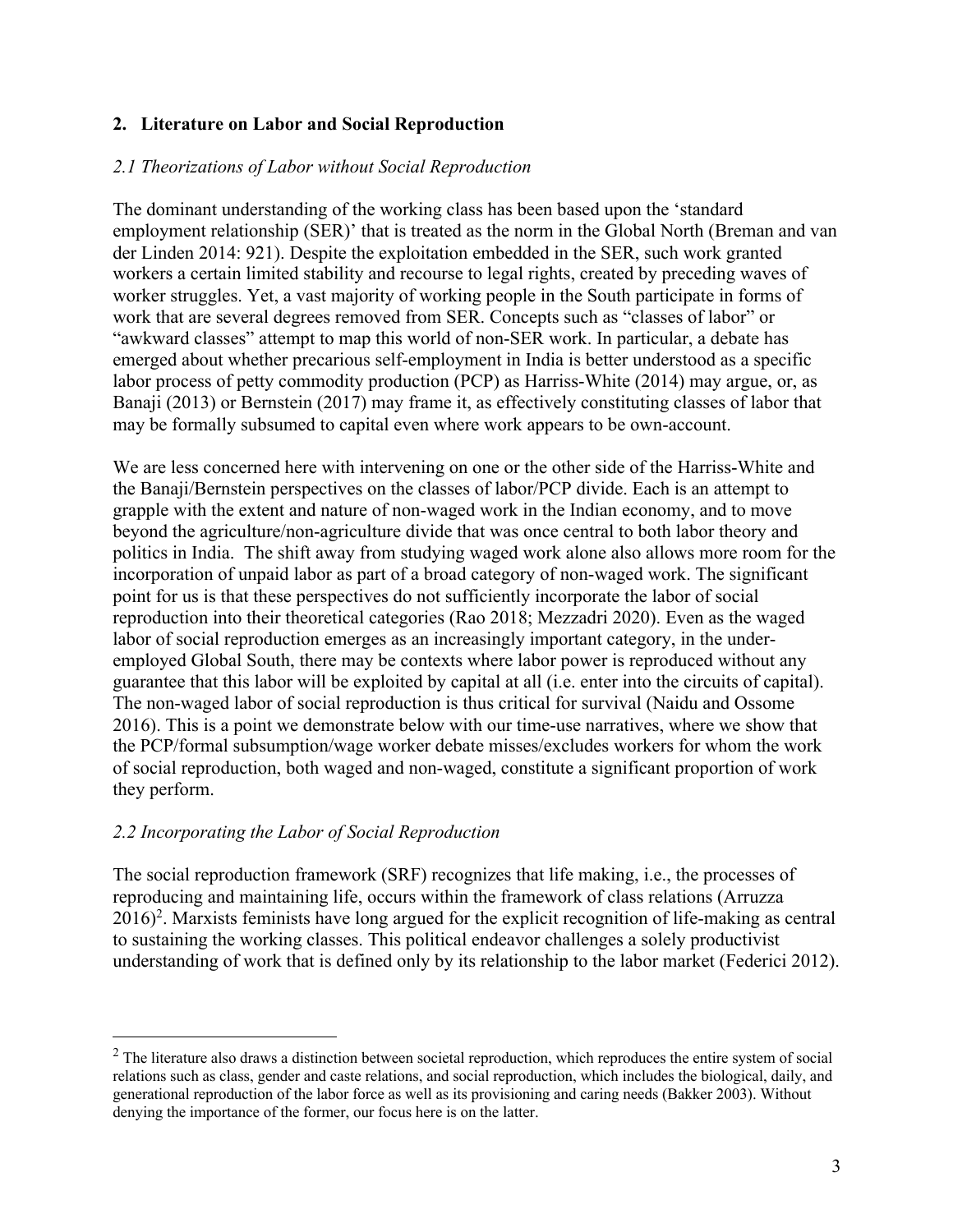The work of reproducing people, whether paid or unpaid, waged or non-waged, is considered part of social reproduction (Laslett and Brenner 1989, Bakker 2003). Thus, for example, the effort expended to provide health care is an example of the labor of social reproduction. This labor can be performed without pay in the household, but it can also be paid/waged labor performed by a nurse or doctor in a private or public hospital, or in their own clinic. In drawing attention to the ways in which this labor is deemed the result of the naturalized caregiving impulses of certain groups of people, and of gendered, racialized and caste-ized processes, SRF also incorporates an understanding of why, even when such labor becomes *paid,* it may continue to be undervalued, whether it is performed within or outside of the family or household (Bhattacharya 2017). In other words, SRF sees the family or household as one of many sites where the renewal of labor power takes place.

If we understand capitalism itself to be variegated spatially and historically, and a "tangled" hierarchy of markets at various scales (Jessop 2018), then social reproduction must also be understood as differentiated and rooted in specific contextual social, economic, cultural, or ecological practices (Bakker and Gill 2019). Thus, the labor of social reproduction is not merely gendered; it is experienced by the working classes within certain historical contexts that are impacted by caste, race and ethnicity (Shah and Lerche 2020). In this vein of variegated social reproduction, we look to co-constitutive relations of class, caste, and gender with the objective of understanding the human effort of life-making.

From our time-use data we find that at least four conceptual dyads are required in order to capture the full range of livelihood activities engaged in by our interviewees across gender, caste, and class. We start from the division between waged and non-waged work developed by the literature discussed earlier, except in our case, we understand non-waged work to include not just PCP, but also unpaid work. We then layer the distinction between waged and non-waged work upon the distinction between production and social reproduction to obtain the categories of: i) waged productive work ii) non-waged productive work iii) waged reproductive work and iv) non-waged reproductive work.

As discussed earlier, the bulk of the existing literature on work has tended to focus on the dyads of waged-productive work (e.g. daily wage labor) and non-waged-productive work (such as PCP). The latter has been pointed to as a distinctive and non-transitory feature of the Indian world of work. But those same studies of rural India tend to miss the non-waged labor of social reproduction, which emerges as central in our data. Another dyad that is important in our data – the waged work of social reproduction – is often subsumed under paid work more generally and not treated as analytically distinctive, despite feminists arguing otherwise. We argue below that these failures of theory and empirics have led to impoverished analyses not just of the role of gender, but also the role of caste, co-constituted with class to shape the lives and livelihoods of most Indian workers. We also argue that it is no coincidence that such failures/gaps become more obvious when employing time-use data.

For instance, the work of a woman sewing an item of clothing for her daughter, as in the case of one of our respondents, would be ignored in official employment statistics because it is assumed to be unpaid. We categorize it as non-waged manufacturing work in our framework. There is a case to be made that a further distinction between non-waged paid (for-profit at first glance)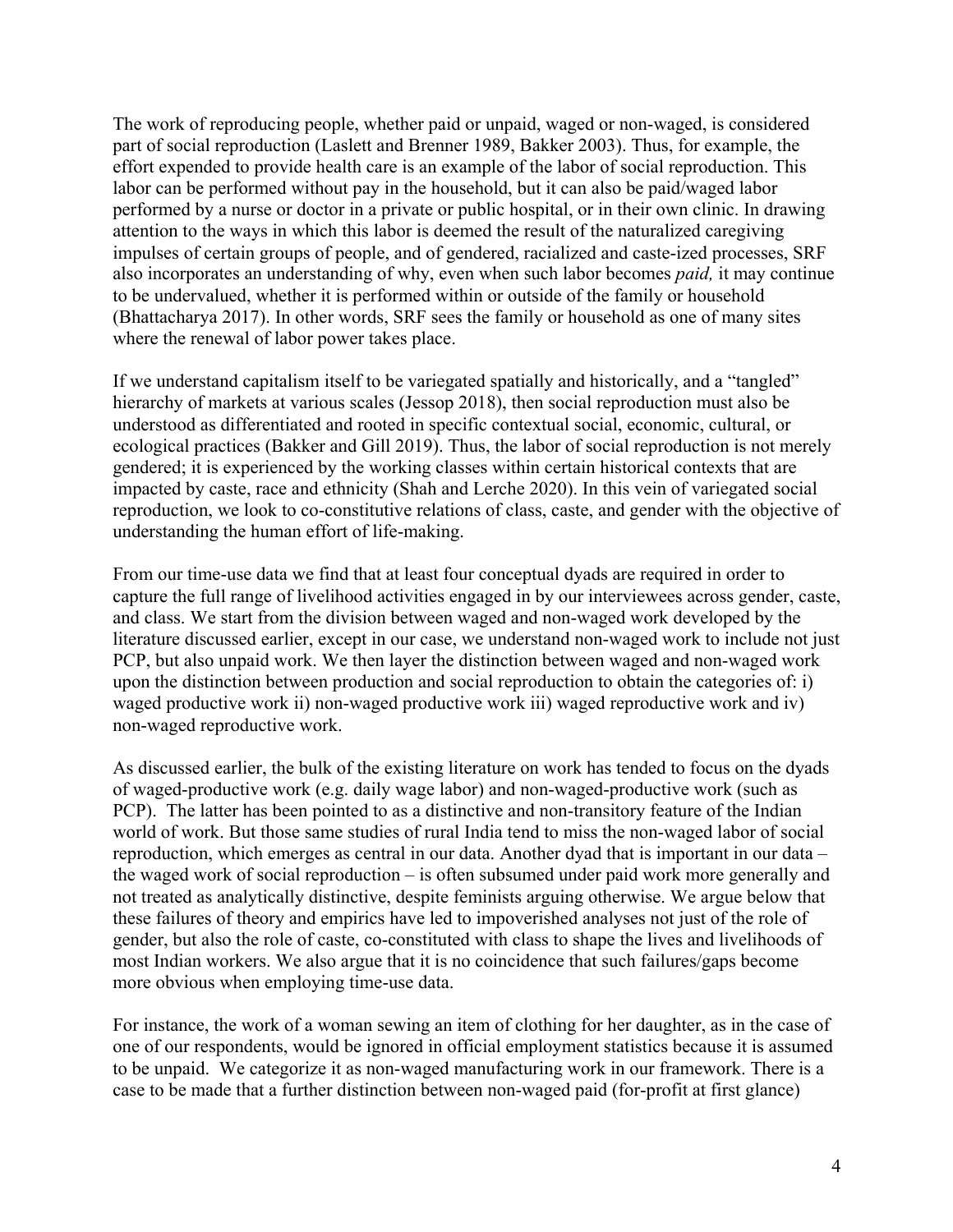work and unpaid work could help elucidate how forms of surplus extraction vary when work is entirely unpaid/subsistence, as compared to when it is PCP/ formally subsumed<sup>3</sup>. This requires us to further track whether or not it eventually ends up being sold and/or profitable, even if originally intended for a family member. In situations like the ones we encountered in the field, the decision to sell, or produce 'for profit' was not always fixed, shifting depending upon the circumstances of the household and individual. In future research, we hope to elucidate on how the different categories and their variants might combine into particular modes of exploitation.

For the dyads that we do discuss in this paper, it is not our intention to suggest a Cartesian-like framework of firmly bounded categories. Rather we view these forms of work as potentially overlapping, as we discuss later. Table 1 below provides a summary of how we categorized the work activities we encountered in our fieldwork<sup>4</sup>.

#### *Table 1 about here*

#### **3. Methodological Approach, Background, and Context**

In the following sections, we discuss our specific methodological approach and provide a brief background into the fieldwork context.

#### *3.1 Disaggregating the Work of Life-Making through Time Use Studies*

There is now widespread acknowledgement that conventional measures of work in employment surveys rely too much on the mediation of the market (Folbre 2006). The measures are further distorted by the racialized, gendered, classed, and caste-based biases of surveyors and respondents about who works and what work is (Razavi 2007). In response to these critiques, time use surveys have emerged as an important alternative form of collecting data on people's daily activities. A TUS asks respondents about their activities over the course of a representative day or week without explicitly deploying categories of 'work' or 'labor' during the survey itself. Thus, it can better capture the work done for 'pay or profit' as well as unpaid, non-market work and leisure activities (Antonopoulos and Hirway 2010). Such surveys have been an especially critical tool for tracking non-waged reproductive labor in ways that standard employment surveys cannot.

In addition, time use data allows a fine-grained analysis of precarious, and spatially and temporally fragmented forms of formally subsumed/PCP work that evade standard employment surveys and yet are the norm in the Global South. Indeed, TUSs and time-budget studies first emerged from a desire to better understand the living conditions of the working classes in early industrial development (Szalai 1972). We posit, therefore, that there is much greater scope for this methodology to be utilized in contemporary Marxist-feminist political economy analyses.

 $3$  See Rao (2018) for one attempt to understand the articulation between absolute surplus extraction through formally subsumed labor, and the subsidy to capital from unpaid work.

<sup>4</sup> Reproductive labor may be further sub-divided into direct and indirect care work (Folbre 2006), and the burden of the latter does tend to be unusually high in India (Hirway and Jose 2011), but that particular distinction is beyond this scope of this particular paper.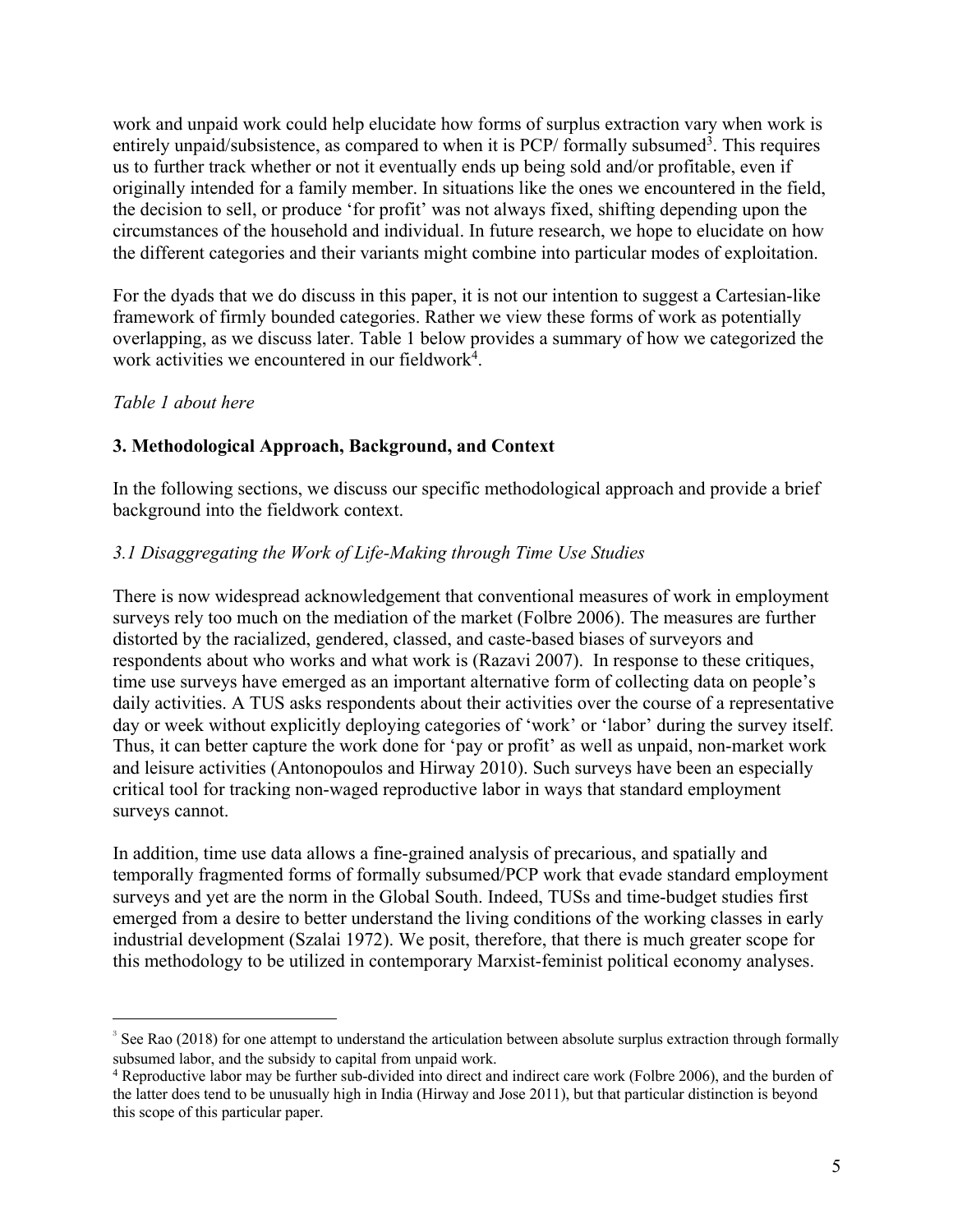A number of time use studies have been implemented across the world in the last thirty years. India implemented a pilot TUS in 1998-99 (Hirway and Jose 2011), followed by a recent national level survey carried out in 2019. At the time of writing, the data had just been released, and we look forward to learning about its main findings in future analyses. For the purposes of our own analysis, we devised and implemented a TUS in the village of Hakamwala in Punjab in February-March 2020<sup>5</sup> before the release of the national-level data.

#### *3.2 Study details and method*

The TUS we conducted in Hakamwala village, Punjab is part of a larger project to understand how changing gender relations have shaped and been shaped by agrarian change. Hakamwala was previously surveyed by a research organization in India, the Foundation for Agrarian Studies (FAS), in 2011 (Sivamurugan and Swaminathan 2017, FAS 2020). In the tradition of village studies, our choice of this village was influenced by the existence of this previous data, enabling some comparisons over time.

Our overall sample was selected as follows. We split all households in the village that contained married couples of working age (18-65 years) into two groups: i) the landed (greater than 2 acres of land owned) and ii) the land-poor and landless (with 2 acres or less of land owned). In proportion with FAS's census of the village in 2011, we then selected 55% of our sample of 100 households from the latter group and 45% from the former using a randomized selection system. We use 'household' here not to signify a unified category of analysis, or one where the boundaries between the household and the rest of the village are firm or defined. Rather we use household as a "historically appropriate approximation" (O'Laughlin 1999) to help initiate our data collection efforts.

Following feminist critiques of analyses that stop at the level of the household (Deere 1990, O' Laughlin 1999, Razavi 2009), we administered a TUS separately to each member of a workingage, married couple. Therefore, we present our analysis disaggregated by respondent. Each interviewee answered a questionnaire on demographic details, select household assets, and the distribution of responsibility for various kinds of unpaid work. In collecting this data, we trained enumerators to ask probing questions about work (to account for enumerator and respondent bias) and created multiple points of cross-validation to obtain a more complete profile of work. We used a 24-hour recall method for our TUS, with an interviewer guiding the respondent though an account of the day. Our final sample consisted of 192 completed interviews of 96 spousal pairs.

#### *3.3 Capturing life and labor through Time-Use 'Narratives'*

Time use data are typically presented as aggregate numbers. Such aggregated data are useful if the objective is to calculate the value of, say, unpaid economic activity. Rather than valuation, however, our purpose in this paper is to understand how the labor of social reproduction appears in everyday activities of the respondents, and how it intersects with other forms of labor. Our

<sup>5</sup> Our TUS design benefitted from helpful discussions with members of the Foundation for Agrarian Studies (FAS) who implemented a time-use survey (covering only women) in two villages in Karnataka (see Swaminathan 2020).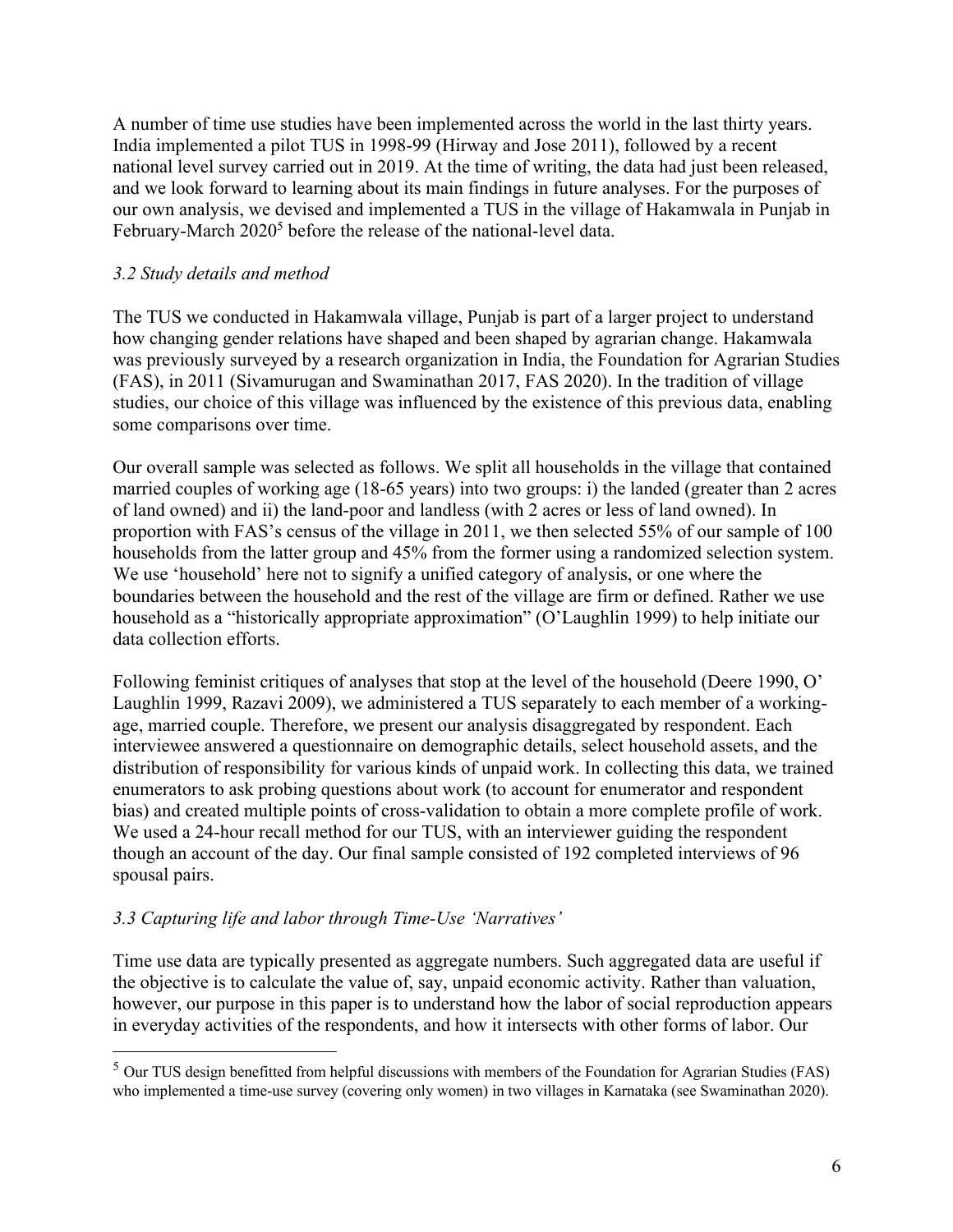interest is in delineating how the intersections between different forms of work also complicate the existing categories used to understand labor.

In this paper, therefore, we use narrative data and in-depth description of the livelihoods and lifemaking activities for three spousal pairs from our survey sample. Based on detailed and disaggregated descriptions of the work activities of these spousal pairs, we provide an in-depth reconstruction of a specific day. The information gathered through select time-use interviews is supplemented by information gathered through observations and additional open-ended questions. The three spousal pairs were purposively chosen from our sample to provide a succinct showcase for the concerns we wish to highlight in this paper.

Social researchers, and feminist political economists in particular, have long emphasized the necessity of understanding the 'imprint of values' that may lie behind survey data (Berik, 1997: 122). Although survey data may present themselves as quantitative data points, their honest interpretation relies upon contextual knowledge and awareness of the complex processes that underlie the observed economic outcomes (Basole and Ramnarain 2016). In this paper, we employ the TUS not to understand aggregated *outcomes* (how much time is spent on each activity) but to understand the *processes* of life-making (*viz.* the range of activities undertaken, the implicit norms behind who does what activity, how such decisions are mediated by class, gender or caste) and their intersections with other types of labor and livelihoods activities (see also Garikipati 2010). Our particular use of time-use data as an illustrative device here – to understand precisely these processes – is, therefore, appropriate.

#### *3.4. Context: Punjab and Hakamwala village*

As one of India's most important agriculture producing states, and one that has amongst the lowest officially measured female labor force participation rates in the country (16%), Punjab represents a particularly interesting context to study the intersection of gender and agrarian change (NSSO 2019). After being the richest state in India for a good portion of the 1980s, Punjab's economy decelerated in the 1990s, and since then has been stagnant relative to the larger Indian economy. Although Punjab was shielded from the worst aspects of agrarian crisis in the post-liberalization period due to price supports<sup>6</sup>, input subsidies from the state and national government, and public investment (including credit and electrification), its lack of crop diversification in agriculture is also responsible for relatively low growth rates post-2005 (Chand and Parappurathu 2012). The relatively high degree of mechanization in agriculture also means that agricultural growth does not generate corresponding employment growth. The now established system of labor in-migration from poorer states during the peak agricultural season for rice has further reduced the use of local agricultural labor (Gulati, Roy and Hussain 2017).

In fact, rural Punjab has a relatively small share of large/middle farmer households or agricultural wage workers in the working age population at this point. Meanwhile, the share of the working age population in petty non-agricultural self-employment has stayed above the national average. As a result, 57% of rural working age Punjabis now live in households whose main source of income is reported to be petty non-agricultural self-employment (21%) or non-

<sup>6</sup> Over 80% of cropping area in the state is devoted to food grain production, which is largely covered by the government Minimum Support Price (MSP) purchasing system (Gulati, Roy and Hussain 2017).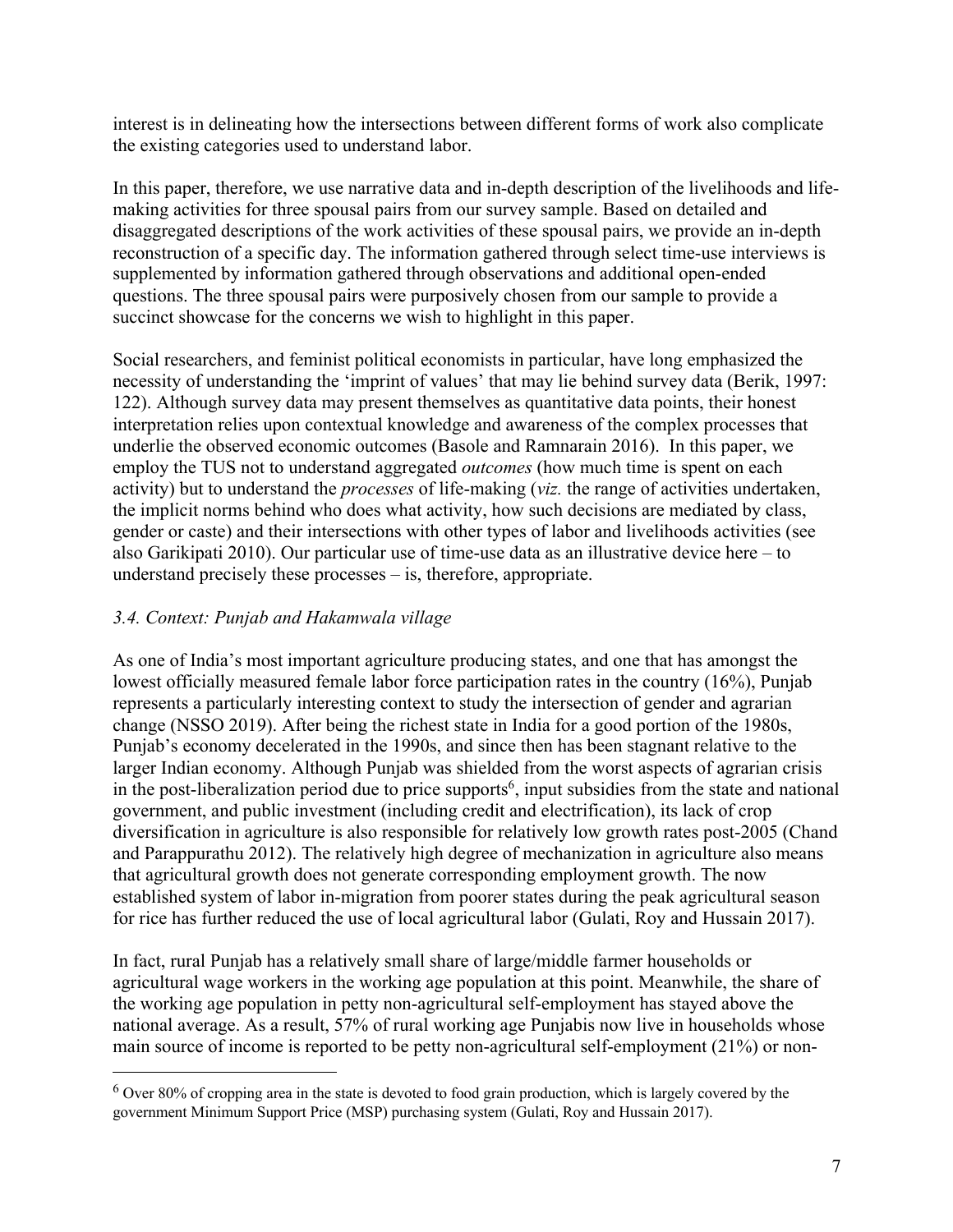agricultural wage work, whether casual or salaried (36%) (NSSO 2019). Clearly, studying rural Punjab means studying much more than agriculture. Punjabis, now relatively highly educated compared to the national average, are also heavily invested in out-migration, not just to neighboring Delhi, but also to an increasingly wide range of international locations.

Punjab also had the second highest inequality adjusted Human Development Index in India after Kerala as of 2011 (Suryanarayana et al 2016). Large shares of the rural population have access to schooling, electricity, sanitation, clean water and roads, suggesting a relatively broad base of development by Indian standards. Within Punjab, however, the Malwa region, where Hakamwala village is located, is less-developed. Irrigated land in less common than in the fertile 'Doaba' region of Punjab, and there are also fewer non-agricultural sources of employment within Hakamwala's commuting zone.

Despite a majority of Punjabis being Sikh, a religion that is formally anti-caste, data on both occupational and residential segregation within the villages of Punjab indicate the powerful role of caste. In 2011, per FAS data (FAS 2019) 44% of the Hakamwala population was Dalit, 13% belonged to the Nai Sikh (lit: barber) and Kumhar (lit:potter) castes.The remaining 43% belonged to the Jat Sikh community<sup>7</sup>, the economically and politically dominant caste in the Punjab region (Mooney 2013). Dalit**s** in Hakamwala were relatively crowded into visibly smaller homes in one corner of the village. While around 55% of all households were land poor (less than two acres) or landless, that percentage rose to 97% for Dalit households (FAS 2019), so that land ownership continued to be dominated by Jat Sikhs. The starkly caste-segregated nature of land ownership explains the strength of the *Dalit Zaminprapti* movement in this part of Punjab. This movement intensified after 2014 as village elites in Punjab attempted to subvert the ability of Dalits to cultivate village common lands (Bansal 2020).

#### **4. Caste, gender and work: Findings from Hakamwala, Punjab**

#### *4.1 Overview and descriptive statistics: work and activities not including unpaid social reproduction*

In this section, we present some descriptive statistics from the non-time use sections $8$  of our survey to present an overall picture of how caste and gender co-constituted the world of work for pay or profit in Hakamwala.

#### *Table 2 about here*

Within our sample, Table 2 shows the caste-based inequality in the ownership of land, and irrigated land. Non-agricultural sources of employment have thus been especially critical to Dalit

 $<sup>7</sup>$  The term 'Jat Sikh' simultaneously conveys religious, ethnic, and caste designations. Mooney (2013) argues that</sup> although Jats were considered lower caste as farmers, the Jat Sikhs in Punjab came to enjoy an elevated caste position due to their reputation as a martial race and due to their renown as a community of farmers and landlords in the Punjab, India's 'bread basket'.

<sup>&</sup>lt;sup>8</sup> Note that this section of our survey more closely resembled a conventional employment survey, and therefore does not include unpaid reproductive work.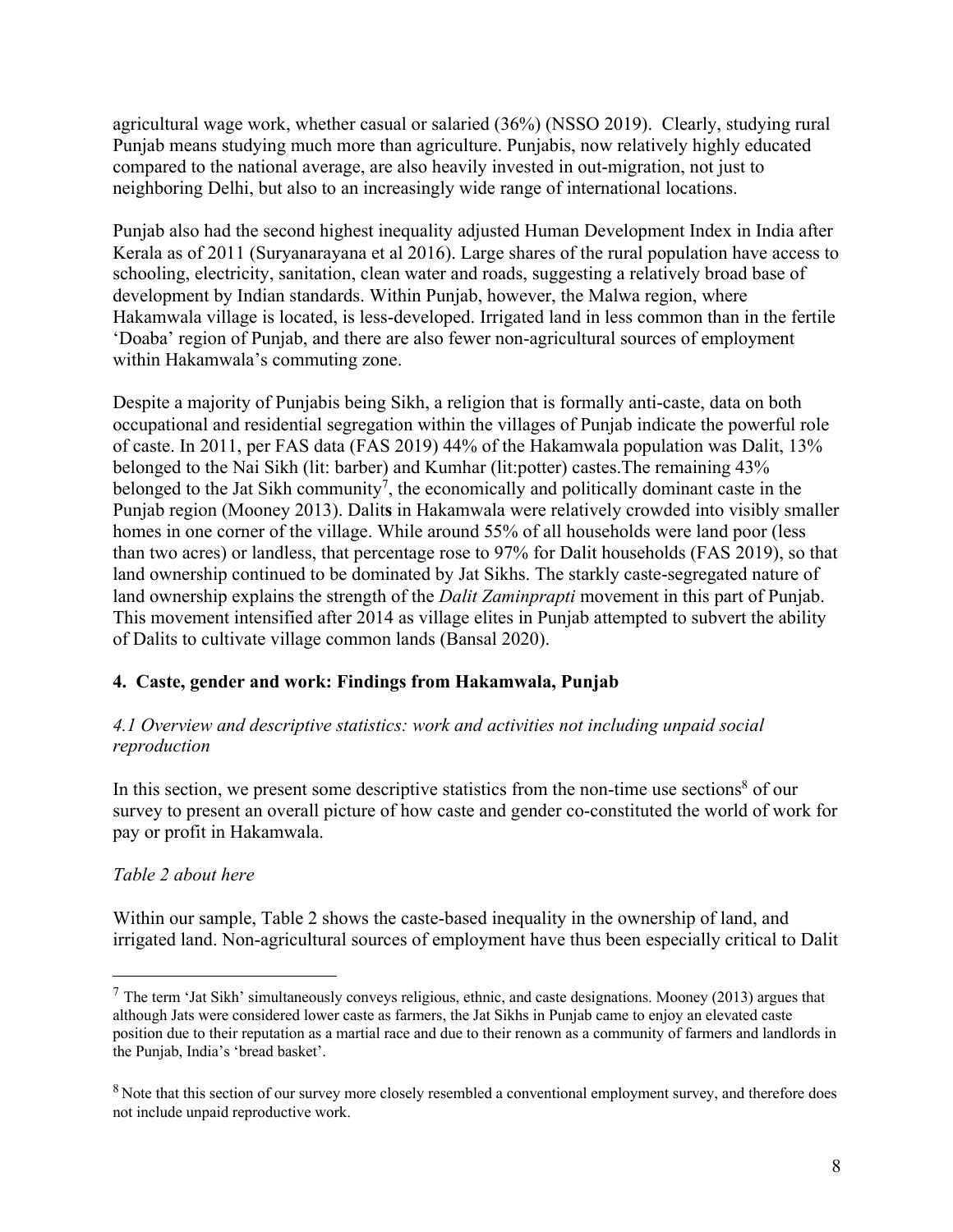livelihoods for several decades now, particularly as agricultural wage work is increasingly carried out by temporary migrants from other states. As Table 3 below shows, India's National Rural Employment Guarantee Scheme (NREGS) has played a significant role in this regard.

#### *Table 3 about here*

Punjab is well-known for the "white revolution" in dairy production that it underwent alongside the green revolution. This is reflected in widespread ownership of livestock, particularly buffalos, usually housed and tended to within the boundaries of the home. 77% of all women, and 68% of all men reported regularly engaging in some form of care of livestock, with a notably more similar distribution across castes than in the case of either agricultural or non-agricultural work. The care of livestock is a significant activity in women's workdays (Venkatasubramanian and Ramnarain 2018) and, as Swaminathan and Ramchandran (2020) argue based on village surveys across the country, the systematic exclusion of livestock activities by national survey agencies is partly responsible for the low women's labor force participation rates reported by these agencies. Our interviewees were very clear that they were rearing livestock not just for subsistence but also with an eye to profit opportunities – the sale of excess milk, or of calves once older. Thus, our field work suggests that excluding activities from the calculation of labor force participation undercounts even the work "for pay or profit" that women are engaged in.

Outside of livestock rearing, a larger share of both men and women in Hakamwala reported livelihood generation through agriculture as compared to non-agriculture. Thus, 47% of women reported some form of agricultural participation as compared to 39% reporting non-agricultural participation, while 78% of men reported agricultural participation as compared to 43% reporting non-agricultural participation.

This data comes with the very significant caveat that elite non-agricultural activities that stem from investment (running dealerships, real estate etc.) are very likely to be under-reported in our data. We found elite men much more comfortable with presenting themselves as cultivators – perhaps for tax reasons, as well as reasons of status – despite anecdotal and observational evidence that they were engaged in non-agricultural business dealings outside the village. Such self-identification may be a reason for the under-counting of non-agricultural activities on the part of elite men in particular.

Perhaps as a result of such under-reporting, as well as the high degree of mechanization and use of (male) in-migrants in agricultural labor in Punjab, the gender gap in participation was actually higher for agricultural than for non-agricultural activities, with fewer women reporting participation in agricultural activities. The very significant roles of both NREGS and reproductive labor (for example: teaching, paid domestic work, work as a midwife) in generating higher non-agricultural participation is also clear from the table.

For Dalit women, rates of participation in agricultural and non-agricultural work are very similar, and higher than for women in other caste groups. However, Dalit women's (and men's) participation in agricultural and non-agricultural work is primarily through wage work, whereas the agricultural participation of men belonging to other caste groups is mainly in the category of own cultivation and supervision of agriculture.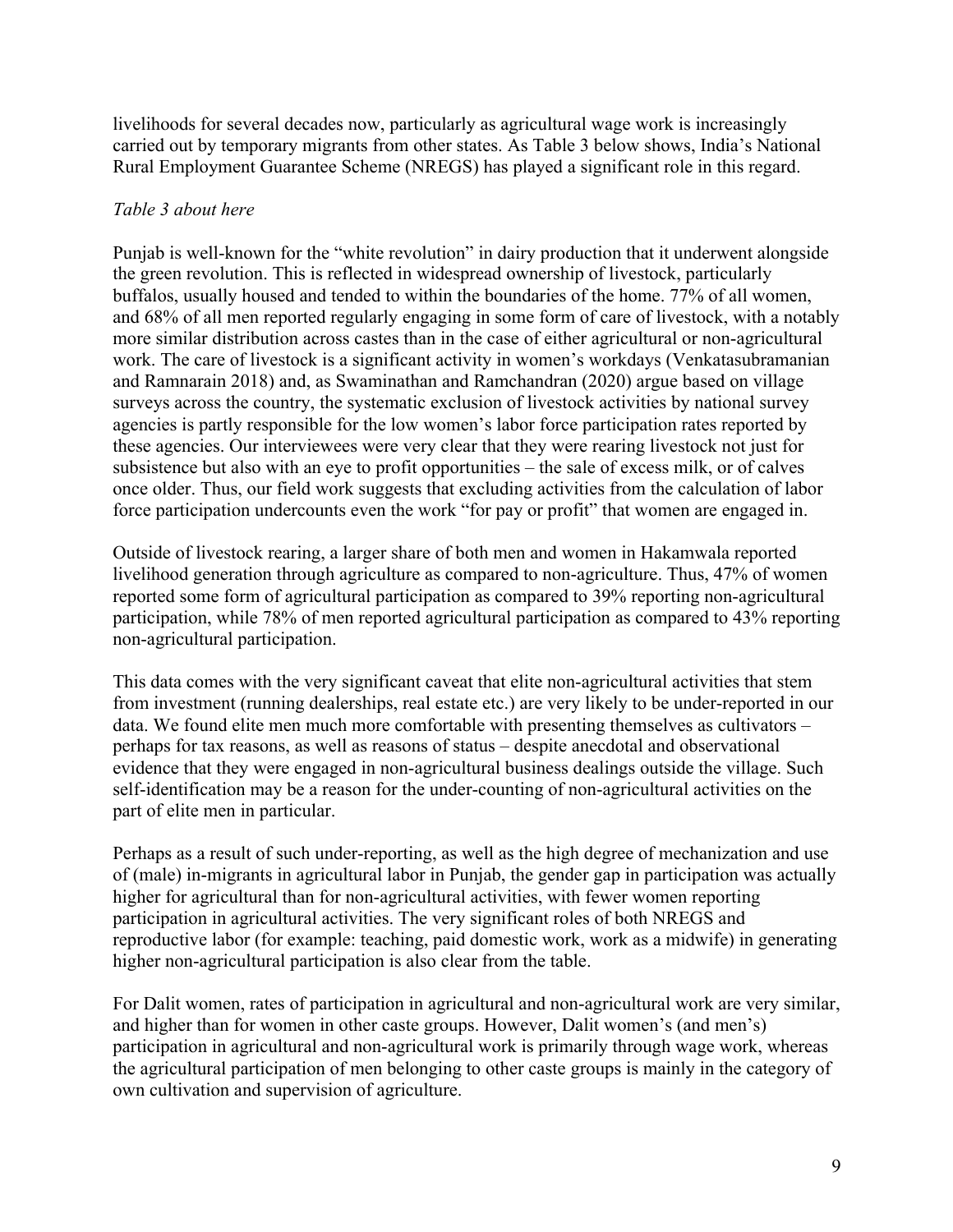The earlier statistic for women's low participation in agriculture overall is driven by Jat Sikh women, who report low shares of participation in own-cultivation, and even lower shares in agricultural wage labor. Within non-agricultural work, Jat Sikh women do not participate in NREGS work, but do engage in work for pay or profit, both reproductive and productive, including some work that requires them to enter the 'outside' of the home. The key distinction is that these tend to be more white-collar occupations, for example, as health care workers, teachers or beauticians providing threading services<sup>9</sup>. Once we include women's participation in livestock rearing, however, any inverse relationship between caste status and women's labor force participation becomes insignificant.

As expected, women were more likely to participate in reproductive labor for pay or profit relative to men, with a higher percentage of Dalit women participating in this work relative to other women. Importantly, only Dalit women reported low-wage forms of reproductive work as domestic servants or janitors. Women from the so-called higher castes reported being teachers or health care workers. The two Jat Sikh men performing waged reproductive labor also held salaried jobs as teachers. This is consistent with the operation of commodified reproductive labor in many countries, where markets often allocate (undervalued) reproductive labor to those marginalized by race, caste and gender.

Our data suggest that patterns of work are obscured when they are not disaggregated by caste and gender. What looks like low women's participation in agriculture is not the case for Dalit women. It also becomes clear that certain categories of work, waged reproductive labor for example, can be especially important in revealing the co-constitution of caste, gender and class, as we note in the time-use narratives below as well.

#### *4.2 Analysis of Time-Use Narratives*

We focus here on narratives summarizing the results of our TUS for three couples with slightly different occupational profiles. In the case of the first couple, a landless Dalit household marked by the predominance of waged labor for both the man and the woman we interviewed, we find less dissonance between what the TUS excavates and the dominant categories of work employed in the existing literature, which are organized, as discussed earlier, around the waged/non-waged labor divide. The labor of social reproduction does, however, still cast a shadow upon these categories.

The second and third households more directly reveal the gaps and elisions in the existing ways of capturing the world of work if we fail to employ the cross-cutting category of labor of social reproduction alongside the waged/non-waged labor distinction. In both cases, the paid and unpaid work of social reproduction looms large in the actual daily labors of our respondents. It is important to note that these interviews were conducted during the lean agricultural season, resulting in lower time spent on agricultural activities.

<sup>&</sup>lt;sup>9</sup> Despite careful probing by surveyors and despite interviewing women separately, in at least two cases surveyors suspected (from offhand comments) but could not get the respondent to confirm, that they were in fact engaged in non-agricultural work for pay. Our numbers might therefore still be an under-count.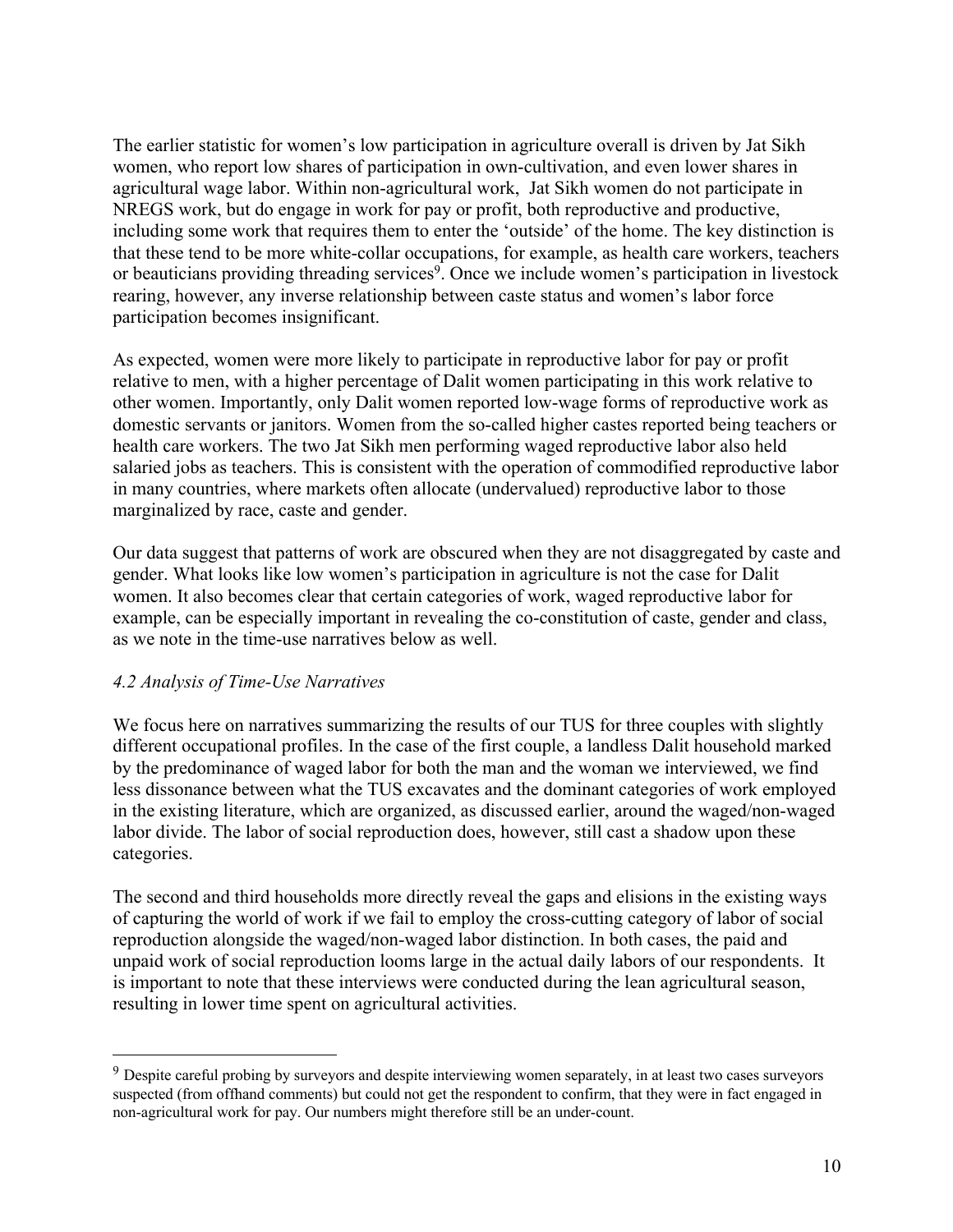#### 1. Dominance of waged work

Chainpreet Kaur and Jogi Singh<sup>10</sup> are a couple whose time-use is much better captured by existing wage-labor dominant categories, although (i) non-waged reproductive labor is part of the story, and (ii) examining waged-reproductive labor as a category reveals the broader context of gendered and caste hierarchies within which the labor is situated.

Chainpreet Kaur and Jogi Singh are landless. They are Mazhabi Sikhs, the local term for Dalits within Sikhism. In 2011, when FAS first surveyed them, they reported mortgaging out 0.04 acres of irrigated crop land. By 2020, they were reporting no land owned, suggesting that the land had been lost. Then and now, they lived with their two sons and daughter, ranging in age from 14 to 9, all three of whom were enrolled in school. Their daughter was now 14, and helped her mother with housework and animal husbandry.

In 2011, the couple did not report owning livestock, but in 2020 they owned a buffalo. And while JS reported casual agricultural wage labor in cotton, wheat and paddy as his occupation in 2011, he is now a permanent agricultural labor (*seeri* worker), attached for the entire year to a single large landlord's home, where he is paid cash, but also provided tea and his morning meal. At the landlord's, he performs a mix of animal husbandry (including collecting fodder), agricultural labor, but also tasks such as deseeding cotton flowers and buying vegetables for the landlord at a nearby vegetable *mandi* (market).

Chainpreet Kaur had reported performing primarily non-waged reproductive labor in 2011, with some 45 days of agricultural wage labor in the cotton-picking season, and another 60 days of non-agricultural wage labor in the NREGA program. But by 2020, she had obtained a job as a worker in the village government school. There she cleans and maintains classrooms, serves the teachers tea and lunch and does a number of janitorial tasks. She also, however, performs parttime paid work in animal husbandry and reproductive labor at the home of the same landlord who employs her husband. The reproductive labor she performs is thus now primarily waged, rather than unpaid, but her assignment to these two particular, relatively low-wage forms of paid reproductive labor is a result of historically gendered and caste-based divisions of labor, as well as the expansion of public schooling in the village.

#### *Table 4 about here*

As with most other families in the village, the animal husbandry activities that Chainpreet Kaur is principally responsible for were directed at own-consumption during the lean season, but with an eye to selling milk, or a calf once it was old enough, later in the year.

In contrast to the couples we discuss below, this couple combined performs markedly less nonwaged labor of any kind (see Table 4). In fact, while Chainpreet Kaur herself performs reproductive labor, the vast majority was waged, with only 1 hour and 55 minutes that day devoted to cooking and to washing clothes. The presence of an older daughter who took over some of the tasks of cooking and cleaning was clearly very significant here. Thus, even in this

 $10$  Pseudonyms are used to preserve the anonymity of the respondents.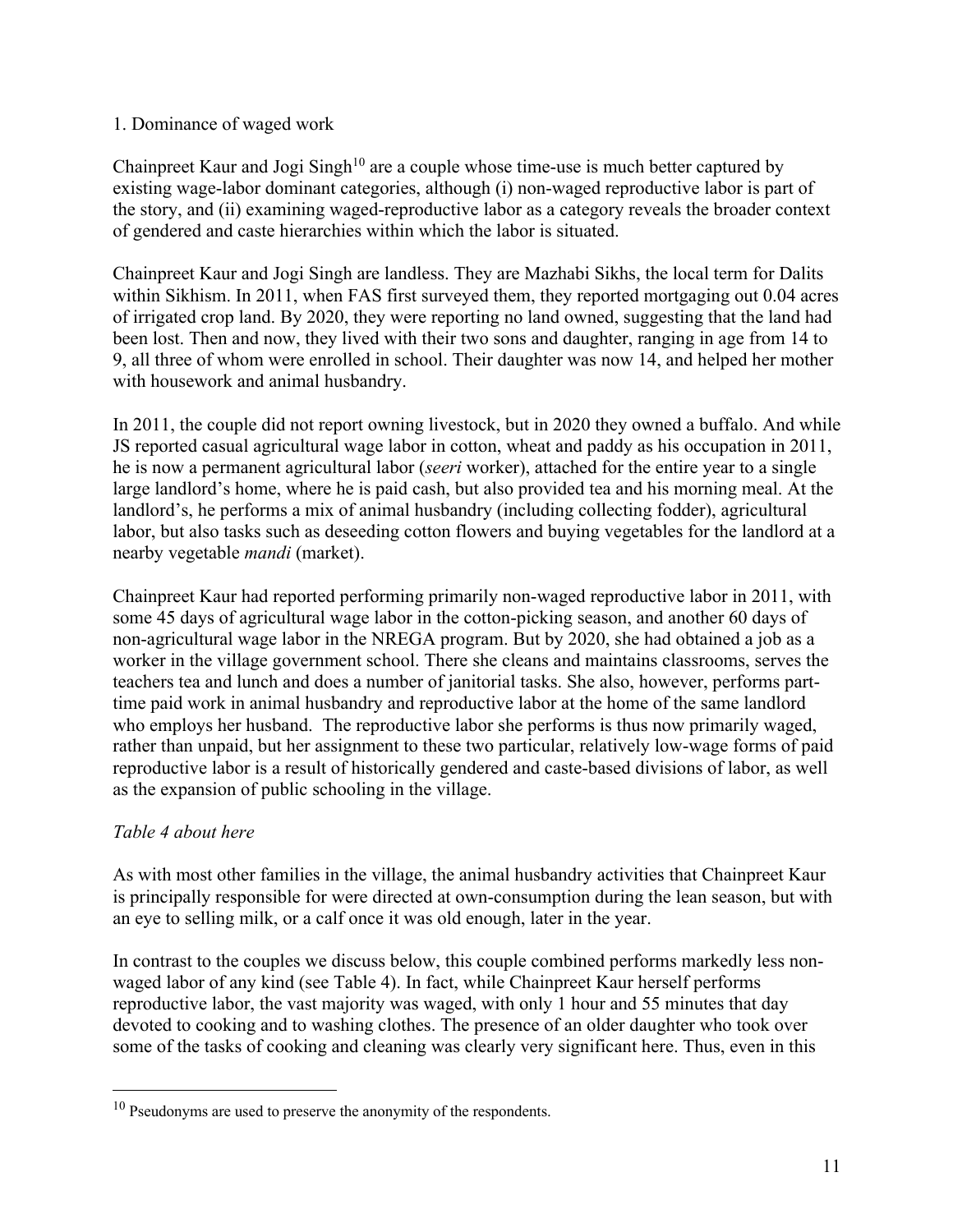story, the view over time requires an acknowledgement of non-waged reproductive labor, which was Chainpreet Kaur's primary occupation when her children were younger.

2. Dominance of non-waged work.

Ravinder Singh and Chayya Kaur live with their three young sons, aged 9-12, and RS's 70-yearold mother who is a widow. They are also Mazhabi Sikhs, but like many other contemporary Dalit families in the region, they followed the teachings of the Saint Ravidas, based upon whose egalitarian, anti-caste preachings, many Dalits in Punjab have broken away from mainstream Sikhism and become 'Ravidasis'.

Nine years ago, in 2011, when their household was first surveyed by FAS, Ravinder Singh' s father was still alive. The father lived in the home next door with his wife, and their younger son, Ravinder Singh's brother. Ravinder Singh's father tended to about 0.25 acres of land that the family owned. Ravinder Singh reported performing non-agricultural wage labor, as did his brother. Ravinder Singh's major source of income that year came from laboring in a brick kiln in a neighboring village. He also reported performing occasional agricultural labor. Chayya Kaur, meanwhile, reported primarily tending to her family and their livestock. She did report that she performed agricultural wage labor during the peak agricultural season, as well as some nonagricultural labor in the brick kiln that her husband and brother-in-law also worked in.

Chayya Kaur's occupational profile did not look very different when we resurveyed the household in 2020, except that she no longer reported wage labor at the brick kiln. Ravinder Singh's occupational profile had changed quite a bit. While his mother now lived with them, he did not report cultivating the 0.25 acres his father had in 2011. Ravinder Singh no longer reported performing non-agricultural or agricultural wage labor either. Instead, he had been able to buy a motorbike and is using it to retail vegetables within the village. He buys vegetables from a wholesale market in the neighboring town of Budhladha, and then sells to households within the village: households call him on his cellphone, letting him know what they want to buy. He rides over and drops off the order.

Ravinder Singh's story suggests one possible path of occupational change over time: the move away from land cultivation, toward non-agricultural wage labor, and eventually to becoming a non-agricultural trader – the kind of shift that would, on the surface, fit the thesis that non-waged work, such as PCP, is increasingly common in India.

His wife's occupational profile, on the other hand, suggests more continuity than change. Her occupational profile is one that we observed for several middle-aged women in Hakamwala. They perform not just unpaid reproductive labor but also some agricultural labor during the relatively labor-intensive paddy-planting and cotton harvesting seasons, alongside non-waged, but at least partly for profit, animal husbandry activities.

On the day we collected time use data for Chayya Kaur and Ravinder Singh, Chayya Kaur woke up at 5am and slept at 10pm. During this 17-hour day (see Table 5), she spent a half hour helping her husband sort the vegetables he was preparing to sell. She spent 3 hours on animal husbandry activities, 8 hours on the work of cooking, cleaning, washing clothes and utensils etc., and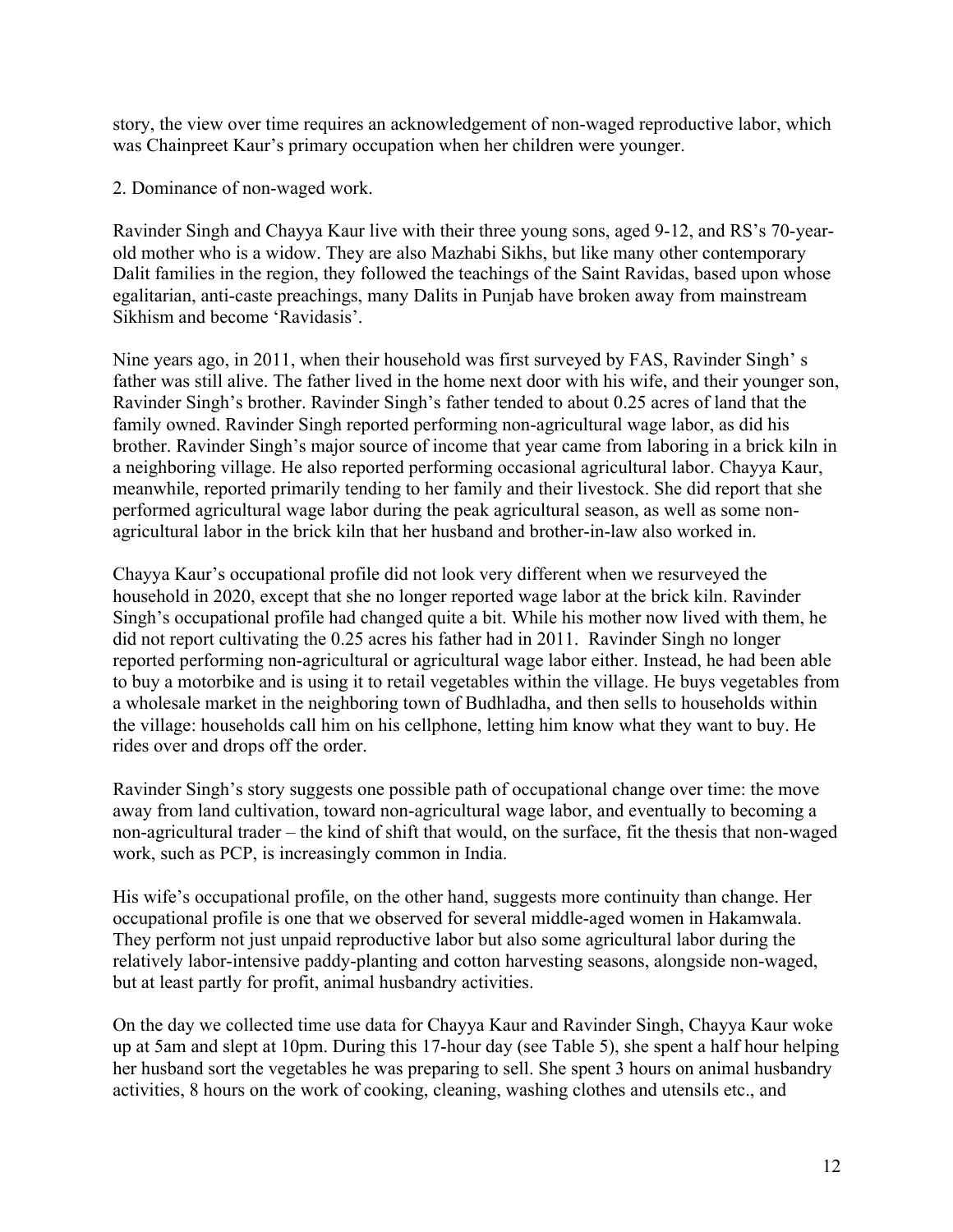another 2 hours and 45 minutes on direct care of her children and mother-in-law, all but half an hour of which was simultaneous with socializing and/or personal care such as eating or drinking tea. We record Chayya Kaur's animal husbandry-related work under total non-waged productive work.

#### *Table 5 about here*

Ravinder Singh woke that same day at 4am, and slept at 9pm. By 5am he was travelling to the wholesale market in Budhladha to buy vegetables. He spent 2 hours and 45 minutes of his day travelling or waiting for transactions related to buying wholesale vegetables, 3 hours and 30 minutes buying vegetables at the wholesale market, another 4 hours selling the vegetables, and finally 2 hours helping to resolve a neighborhood dispute at the local police station. He reported 45 minutes of child care in addition.

The 10 hours and 45 minutes the couple together spent on activities (including travel) relating to his trade in vegetables, potentially constitute either a 'pure' petty commodity labor process or a labor process that is formally subsumed to capital (represented here by wholesale vegetable traders and/or potential money lenders) (Pattenden 2020). Once we take into account the very similar nature of CH's livestock activities – which also have the potential to generate at least some profit margins for some part of the year - it becomes clear that RS is not the only one engaged in petty commodity/formally subsumed labor processes.

But looking at the distribution of their time worked, the almost 11 hours of direct and indirect care performed by Chayya Kaur is comparable to the total time spent on petty trade and livestock activities. It is also possible to think about the 2 hours spent by her husband to resolve the neighborhood dispute as part of the labor of social reproduction, as it helps to produce and reproduce relationships within the community/neighborhood that may be a source of sustenance and survival for Hakamwala households (more on this below). If so, this would take the labor of social reproduction to over 13 hours. The work of social reproduction thus accounts for a significant share of the work performed by the couple together, stressing the importance of an established analytical framework that takes these 13 hours into account.

Within the existing literature, the main analytical question with respect to RS and CH's household would be whether their petty trading activities are autonomous of capital (and thus PCP) versus subsumed to it in some way. But that debate ends up erasing the gender division of labor more generally, and the work performed by Chayya Kaur in particular.

3. Waged and non-waged labors of social reproduction

Jagjot Singh is a Jat Sikh who is self-employed in agriculture, and his wife Harleen Kaur is an Anganwadi<sup>11</sup> worker. They have two adult children, a daughter and a son. Their unmarried son

<sup>&</sup>lt;sup>11</sup> An *Anganwadi* (lit: courtyard shelter) worker is a provider of rural health care and child care services in India, working in a government program of the same name. Anganwadi workers provide education on nutrition for pregnant women and mothers with young children, and provide some preschool activities in villages with *Anganwadi* centers, such as Hakamwala. *Anganwadi* centers often provide children with a meal or snacks in their efforts to combat malnutrition.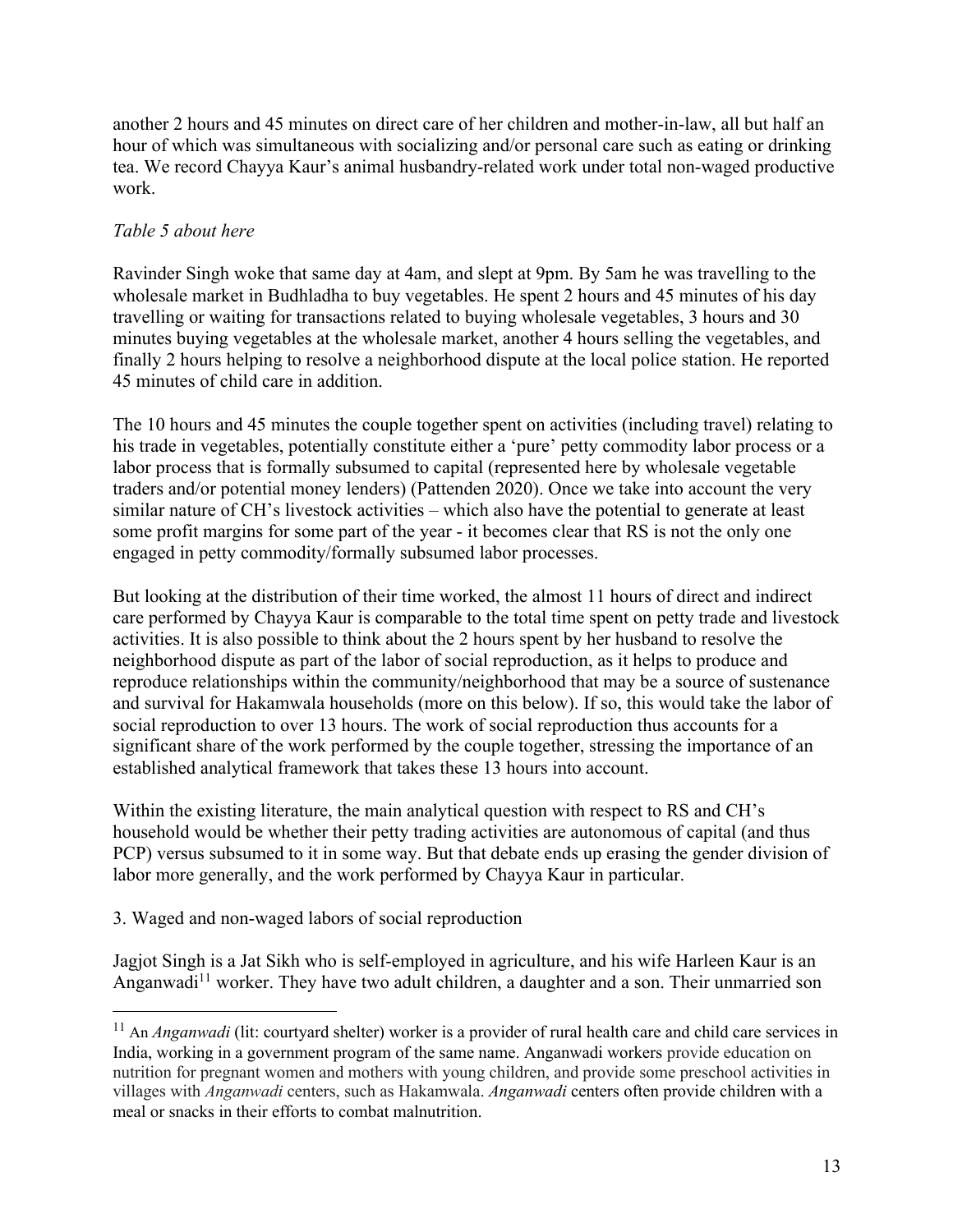has emigrated to Canada after completing a diploma course on computer applications, while their unmarried daughter is currently a student working on a post-graduate degree in education.

Neither respondent's occupational profiles has changed significantly between 2011– when the household was first surveyed by FAS – and the 2020 TUS. Land ownership declined from 12 acres reported in 2011, to about 8 acres in 2020. Of this, Jagjot Singh reports 7 acres being leased out. In addition, he also leases in land (about 2.5 acres). The crops grown are wheat, cotton and rice. The family retains a third of the wheat cultivated for their own consumption, but all of the rice and cotton grown is for sale. The family also owns livestock, namely one buffalo and one cow, and both perform tasks associated with livestock care. In 2011, Harleen Kaur had reported earning Rs. 45,600 per month at her job as an Anganwadi worker.

On the day we interviewed the couple, both had 14 hour days, waking around 6 am and retiring a little past 10 pm (see Table 6). From the time of waking up, Harleen Kaur reported about 3.25 hours of waged care work in her role as Anganwadi worker, playing with, teaching, and supervising children, and providing them with food. A little less than 2.5 hours was spent on stitching and needlework at home, which we classify as non-waged manufacturing, as discussed earlier. Tasks related to animal husbandry took up another half hour or so. While these tasks carried out by women would be considered unproductive domestic labor by national survey agencies, here we report it as non-waged 'productive' work. Harleen Kaur's time diary presents a balance between waged reproductive labor and unwaged reproductive labor, with both dyads being equally important. Being a Jat Sikh, she is engaged in a relatively white-collar form of waged reproductive labor (in contrast to CK in our first narrative), indicating again the importance of caste in shaping the world of work in Hakamwala.

#### *Table 6 about here*

Jagjot Singh spent a little over 2 hours on animal care, and an hour supervising crops in the fields and interacting with hired labor there. He reported about 15 minutes of bureaucratic business for the household, including travel time (collecting a driving license from a nearby village office). On this particular day, he also reported about 5.5 hours of phone usage and social interaction with others, including assisting our survey team, which was surveying individuals in the village. Part of the reason he was our point of contact in Hakamwala was our connection to a close relative of his. The time he spent helping us was a reflection of his good natured-ness, but very likely also an investment in the maintenance of that familial relationship. Furthermore, some of the time spent on the phone appeared to relate to forms of non-agricultural investment in the nearby city that remained opaque to us. Notably, about half an hour of his 'social' time – reported as chatting with other villagers – involved a discussion with other farmers regarding field irrigation systems, which we count as part of his 'productive' agriculture-related work.

Jagjot Singh's social interactions with the survey team, a portion of the nearly 5 hours in the table above, remain somewhat ambiguous. One interpretation might be that he helped the team in order to maintain relations of mutuality with the family member who was our point of contact in the village. Such relations constitute an essential component of village life and one could conceive of his labor as the labor of social reproduction (Cousins et al 2018). But, of course, this same labor, like Ravinder Singh's in the previous narrative, also reproduces class/ caste relations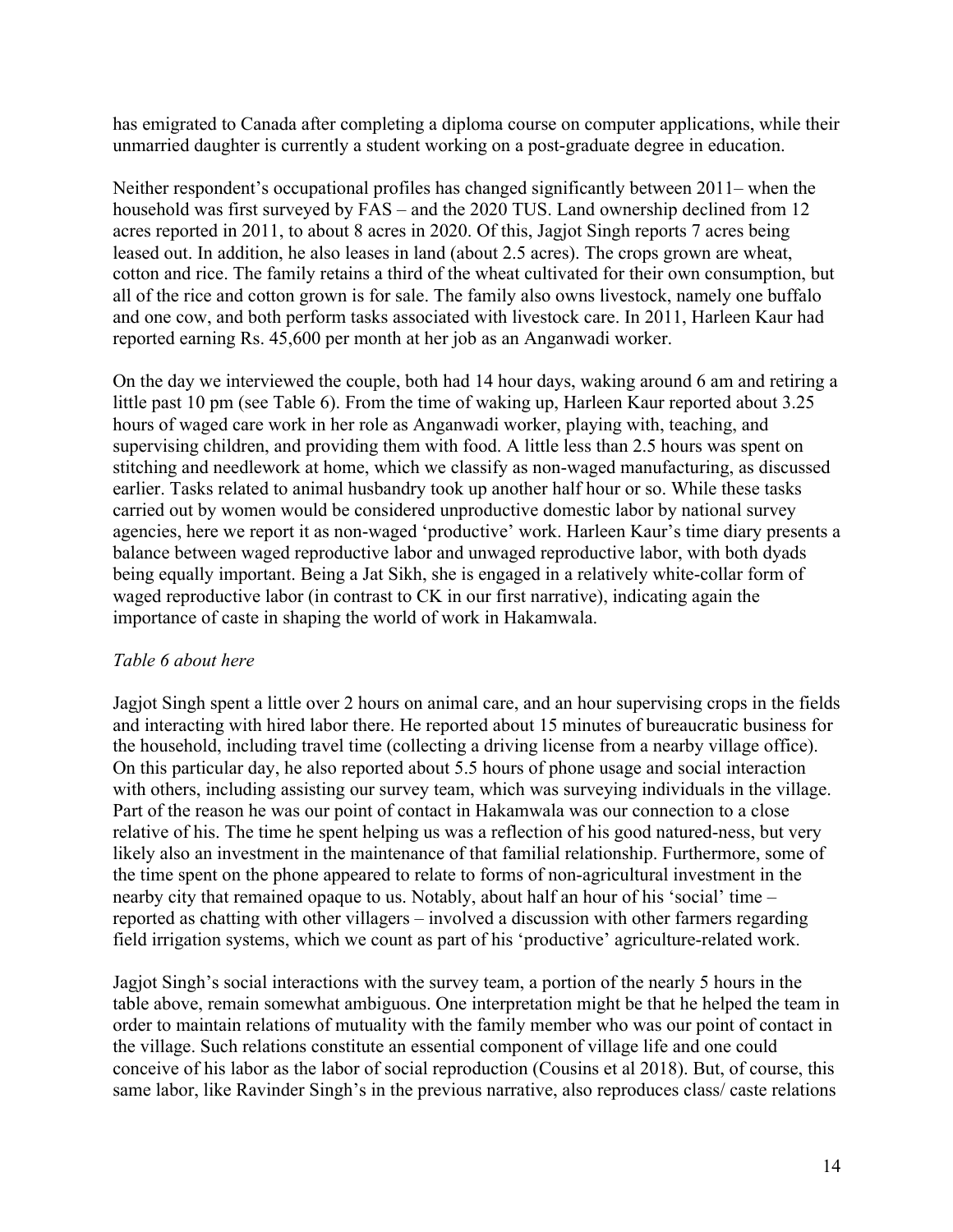that shape the operation of capitalism in rural Punjab, perhaps moving it into the realm of societal reproduction (Laslett and Brenner 1989, Bakker 2003). There is the additional ambiguity of the content of his phone calls, which seemed to be productive in monitoring his investments outside Hakamwala, but the exact nature of which he was unwilling to confirm. Even with an expanded conception of work, JST's account poses difficult questions about the porousness of the boundaries between leisure, productive and reproductive work.

#### *4.3. What time-use data reveal*

Time- use studies allow us to return at least provisionally to the notion of labor time as a unit of analysis (without getting into overly technical debates over the labor theory of value). They also, as our analysis shows, allow us to 'see' the gender division of labor more clearly and more directly account for the work of social reproduction in our understanding of the lived, everyday realities of households in the global South (Katz 2001).

During our fieldwork, the importance of the work of social reproduction seemed overwhelming. The second family in our narrative, for example, while relatively upwardly mobile, and certainly much less tied to agriculture than they were ten years ago, is still clearly sustained as much by the non-waged labor of social reproduction as by labor that is partially or wholly subsumed to capital. In the case of our third narrative, reproductive labor, directed not just at the individual or household but the wider realm of the community, is potentially significant for the man as well.

Understanding our respondents' patterns of work thus requires employing all four dyads we proposed earlier. To the point made by the literature on the importance of non-waged work in India, vegetable seller Ravinder Singh performed labor that appears to be PCP but may also prove to be 'formally subsumed' upon further investigation into relations of debt. In fact, neither Ravinder Singh nor his wife reported performing any waged labor at all. Chainpreet Kaur and Harleen Kaur both spent a substantial amount of time performing very different kinds of waged reproductive labor, a category of increasing importance in service-led economies like India's and one that demonstrates the inter-constitutive effects of caste and gender hierarchies. Chayya Kaur in our second narrative performed significant shares of non-waged reproductive labor, demonstrating why the use of these categories may help us "see" forms of labor we otherwise might have missed.

A person may occupy multiple dyads at a particular point in time – these are not mutually exclusive. While our survey occurred at a single point in time, it is clear that individuals move across these dyad over time. For example, Ravinder Singh and Chayya Kaur in our second narrative were performing less waged work in 2020 than in 2011. Chayya pointed out to us that because the peak season for agricultural wage labor and the milking of livestock (for the sale of milk) coincide, during the peak season her waged and non-waged productive labor time tended to increase, reducing the time available for non-waged reproductive labor. We can imagine future analyses that trace these shifts over time.

#### **5. Conclusion**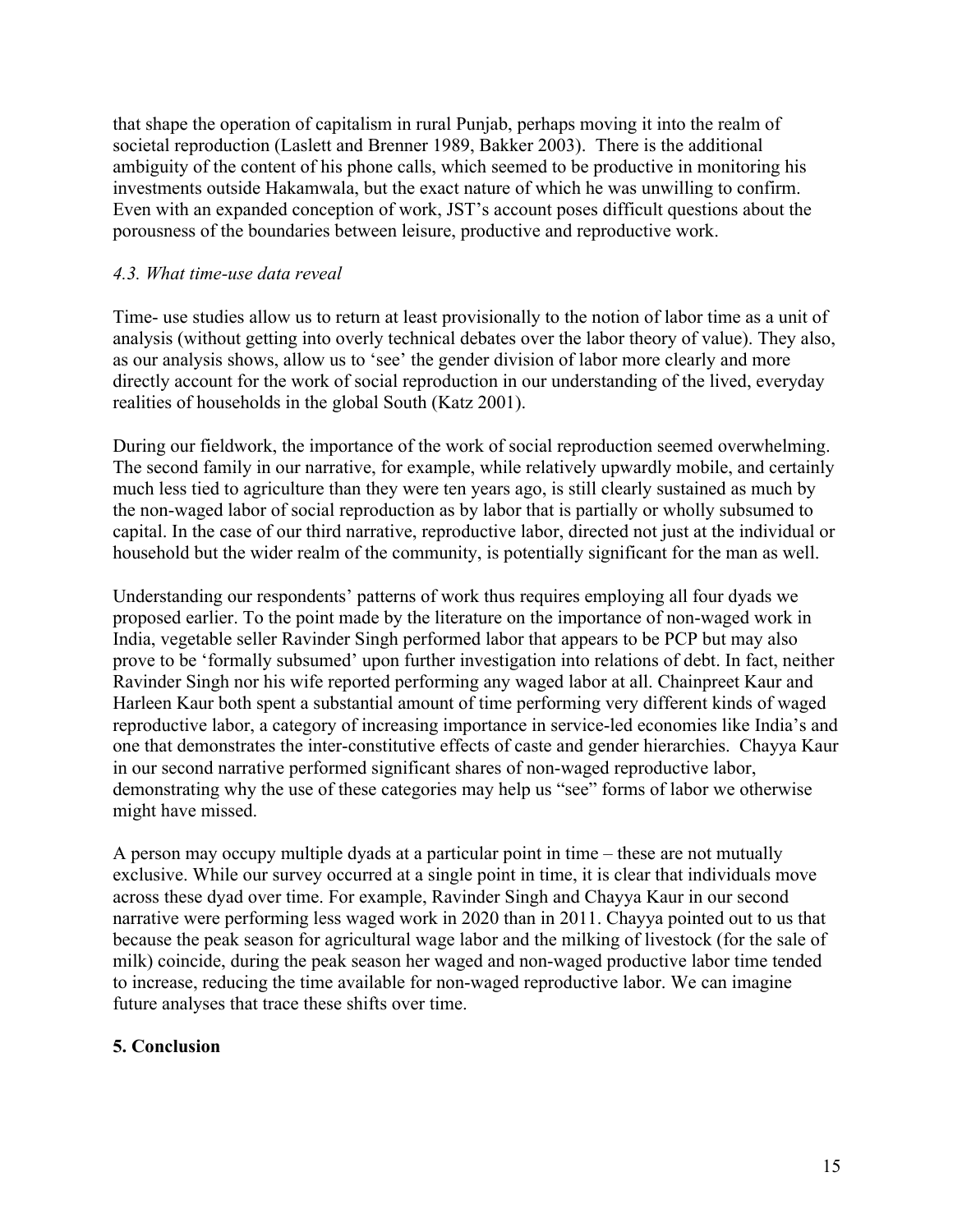Our call is for a transformation of the analytical categories employed to map forms of work so as to include the waged *and* non-waged work of social reproduction. We have used information from the everyday activities of three couples in rural Punjab – collected in the course of a TUS – to demonstrate how the labor of social reproduction is central to everyday life-making in this context, and how this labor intersects with other kinds of labor.

These narratives show that a social reproduction perspective is especially useful for several reasons. First, reproductive work plays a significant role in terms of both labor time as well usevalues produced. Second, it helps to reveal the inter-constitutive operations of caste, race and ethnicity. Last but not the least, it may be a more salient axis along which to differentiate work than an increasingly less relevant agriculture/non-agriculture divide. Thus in our analysis, we disaggregate work into four dyads with one axis of analysis being waged versus non-waged labor processes (whether PCP, formally subsumed or unpaid), and the other being that of production and social reproduction.

What we propose here is at a lower level of abstraction, and thus potentially complementary, to concepts of 'labor control regimes' or spatially differentiated 'zones of reproduction' (Baglioni and Mezzadri 2020, Pattenden 2016, 2020). It may be that various labor regimes or zones of reproduction emerge as a result of changing configurations of these four dyads of work, producing different conjunctures as they 'collide and align in particular constellations' (Li, 2014: 16).

This framework also allows for the existence of households whose connection to the world of capital accumulation is tenuous at best and whose internal logic and choice of livelihood activities may be driven by the imperatives of sheer survival- the reproduction of labor power in contexts where that labor power is not guaranteed to ever enter into circuits of capital (Naidu and Ossome 2016). It thus moves our gaze off just the world of capital and onto the dialectical relationship between those circuits of capital and circuits of survival/reproduction. This understanding is imperative both from analytical and political perspectives, as Left organizing efforts in countries like India still struggle to recognize the importance of processes of lifemaking and reproduction and their variability based on caste and gender, as well as class (Shah and Lerche 2020).

We look forward to future research that questions and challenges, in order to enrich, the particular methodological and theoretical choices we have made in this paper. Following Mitchell et al. (2003), we recognize that in reality, the boundaries we draw between production and reproduction, work and life, are frequently blurred. After all, as Katz (2001: 711) points out, social reproduction is the 'fleshy, messy, and indeterminate stuff of everyday life.' As we noted earlier, these ambiguities arise not just in the understanding of women's work, but also in the work of men such as Ravinder Singh and Jagjot Singh. We have spent decades debating the particularities of definition and measurement when it comes to productive work (without always resolving those ambiguities!), while ignoring reproductive work. This contribution is part of an effort to redress that imbalance, and move towards an equally rich debate over the definition, measurement and deployment of these expanded conceptions of work.

#### **References**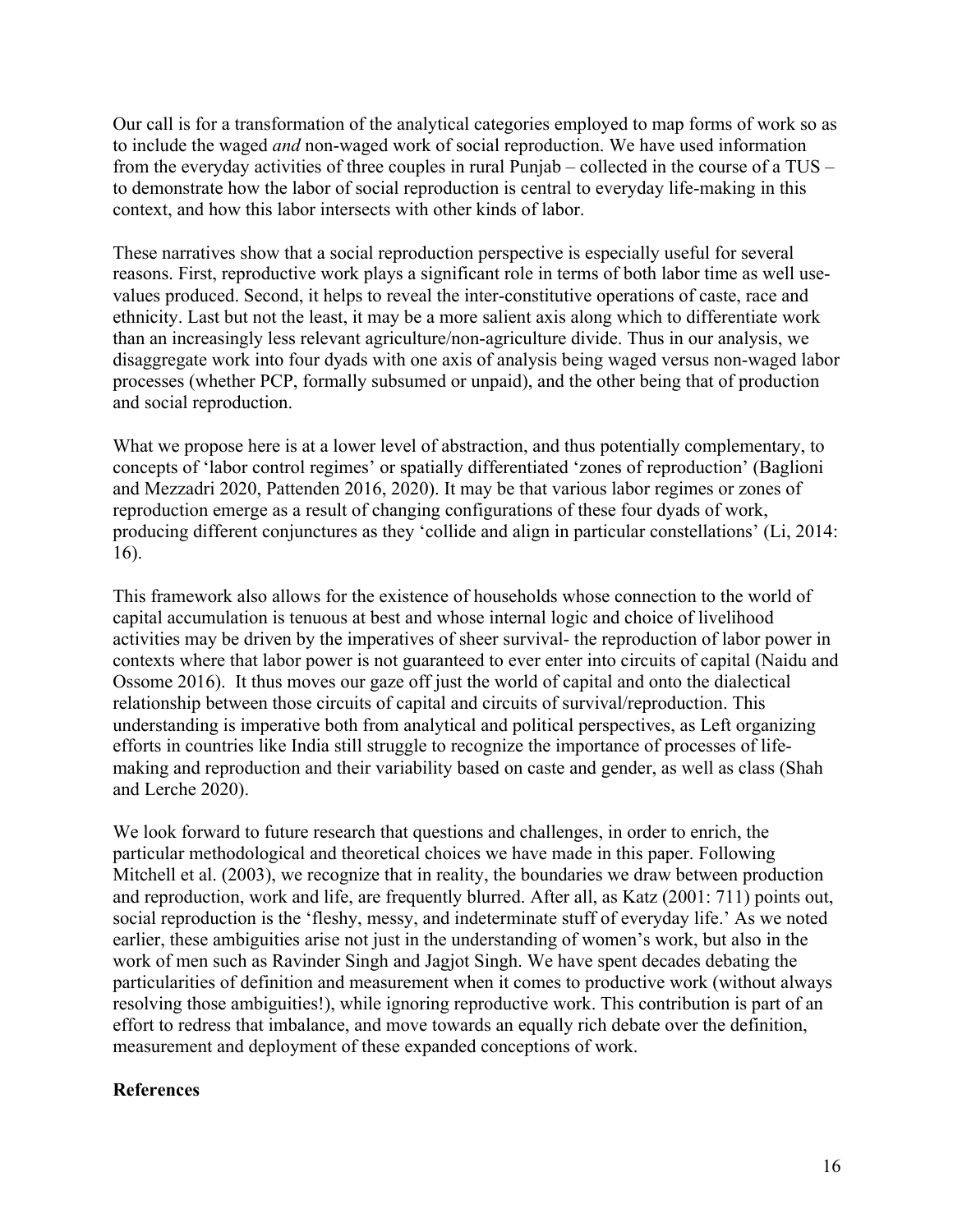Antonopoulos, R., and I. Hirway. 2010. Unpaid work and the economy. in *Unpaid work and the Economy*. London: Palgrave Macmillan, London, pp. 1-21.

Arruzza, Cinzia. 2016. Functionalist, Determinist, Reductionist: Social Reproduction Feminism and its Critics. *Science & Society* 80(1): 9–30.

Baglioni, E. and Mezzadri, A., 2020. Labour Control Regimes and Social Reproduction: Some Reflections on the Strengths and Weaknesses of an Evolving Framework. in A. Hammer, A. Fishwick, (eds), *The Political Economy of Work in the Global South*, London: Macmillan

Bakker, I. 2003. Neo-liberal governance and the re-privatization of social reproduction: Social provisioning and shifting gender orders. *In Power, Production and Social reproduction* (pp. 66- 82). Palgrave Macmillan, London.

Bakker, I. and Gill, S., 2019. Rethinking power, production, and social reproduction: Toward variegated social reproduction. *Capital & Class*, 43(4), pp.503-523.

Banaji, J. 2013. *Theory as History: Essays on Modes of Production and Exploitation*, Delhi: Aakar Books.

Bansal, G. 2020. Land Struggle in the time of Pandemic. *Frontline*, July 31, 2020.

Basole, A. and Ramnarain, S., 2016. Qualitative and ethnographic methods in economics. In *Handbook of research methods and applications in heterodox economics*. Edward Elgar Publishing.

Berik, G., 1997. The need for crossing the method boundaries in economics research. *Feminist Economics*, *3*(2), pp.121-125.

Bernstein, Henry. 2017. "Political Economy of Agrarian Change: Some Key Concepts and Questions." *RUDN Journal of Sociology* 17(1): 7-18.

Bhattacharya, T., 2017. Introduction: mapping social reproduction theory. *Social reproduction Theory: Remapping Class, Re-centering Oppression.* Pluto Press, London.

Breman, J., 2010. *Outcast Labour in Asia: Circulation and Informalization of the Workforce at the Bottom of the Economy*. Oxford: Oxford University Press

Breman, J. and M. van der Linden. 2014. Informalizing the Economy: The Return of the Social Question at a Global Level*. Development and Change*, 45(5), pp.920-940.

Chand, R. and Parappurathu, S., 2012. Temporal and spatial variations in agricultural growth and its determinants. *Economic and Political Weekly* 47(26 &27), pp.55-64.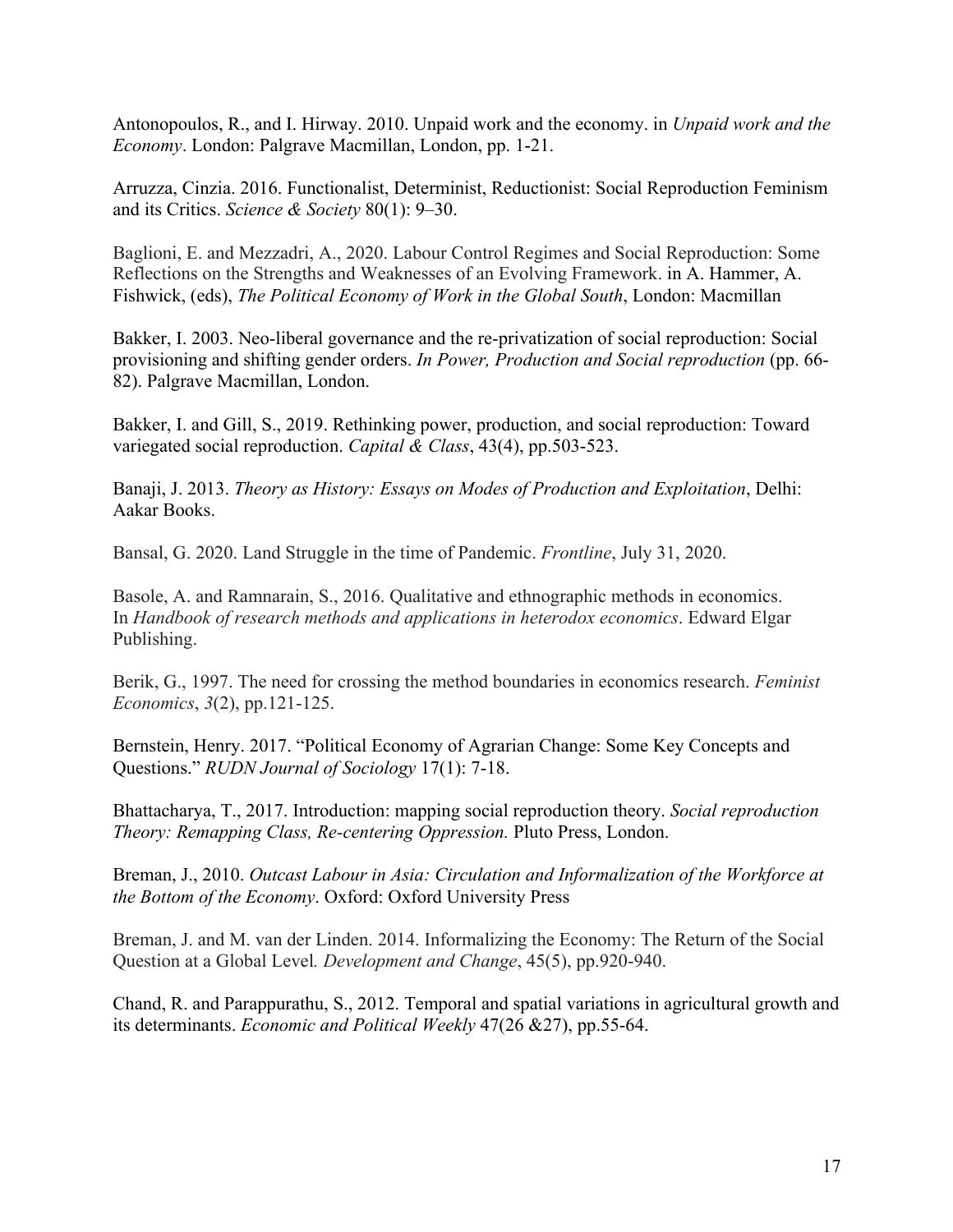Cousins, B., Dubb, A., Hornby, D. and Mtero, F., 2018. Social reproduction of 'classes of labour' in the rural areas of South Africa: contradictions and contestations. *The Journal of Peasant Studies*, *45*(5-6), pp.1060-1085.

Deere, Carmen Diana. 1990. *Household and Class Relations: Peasants and Landlords in Northern Peru.* Berkeley: University of California Press.

Federici, Sylvia. 2012. *Revolution at Point Zero*. San Francisco: PM Press.

Folbre, N., 2006. Measuring care: Gender, empowerment, and the care economy. *Journal of Human Development,* 7(2), pp.183-199.

FAS. 2019. FAS PARI Village Survey Data from Punjab. Unpublished.

FAS. 2020. Description of Project on Agrarian Relations in India (PARI). https://fas.org.in/category/research/project-on-agrarian-relations-in-india-pari/. Accessed October 2020.

Harriss-White, B. 2018. Awkward classes and India's development. *Review of Political Economy*, 30(3), pp.355-376.

Harriss‐White, B., 2014. Labour and petty production. *Development and Change*, 45(5), pp.981- 1000.

Harriss-White, B., 2012. Capitalism and the common man: peasants and petty production in Africa and South Asia. *Agrarian South: Journal of Political Economy*, 1(2), pp.109-160.

Hirway, I., and S. Jose. 2011. 'Understanding Women's Work Using Time-use Statistics: The Case of India.' *Feminist Economics* 17 (4): 67–92.

Gulati, A., Roy, R., and Hussain, S. (2017), *Getting Punjab Agriculture Back on high Growth Path: Sources, Drivers and Policy Lessons,* ICRIER, Delhi.

Jessop, B. 2018. The World Market, 'North-South' Relations, and Neoliberalism. *Alternate Routes: A Journal of Critical Social Research*, 29.

Katz, C., 2001. Vagabond capitalism and the necessity of social reproduction. *Antipode*, 33(4), pp.709-728.

Kongar, E. and R Connelly. 2017. Introduction. In Kongar, E. and R Connelly, eds. *Gender and Time Use in a Global Context*. Palgrave Macmillan.

Laslett, B. and Brenner, J., 1989. Gender and social reproduction: Historical perspectives. *Annual review of Sociology*, *15*(1), pp.381-404.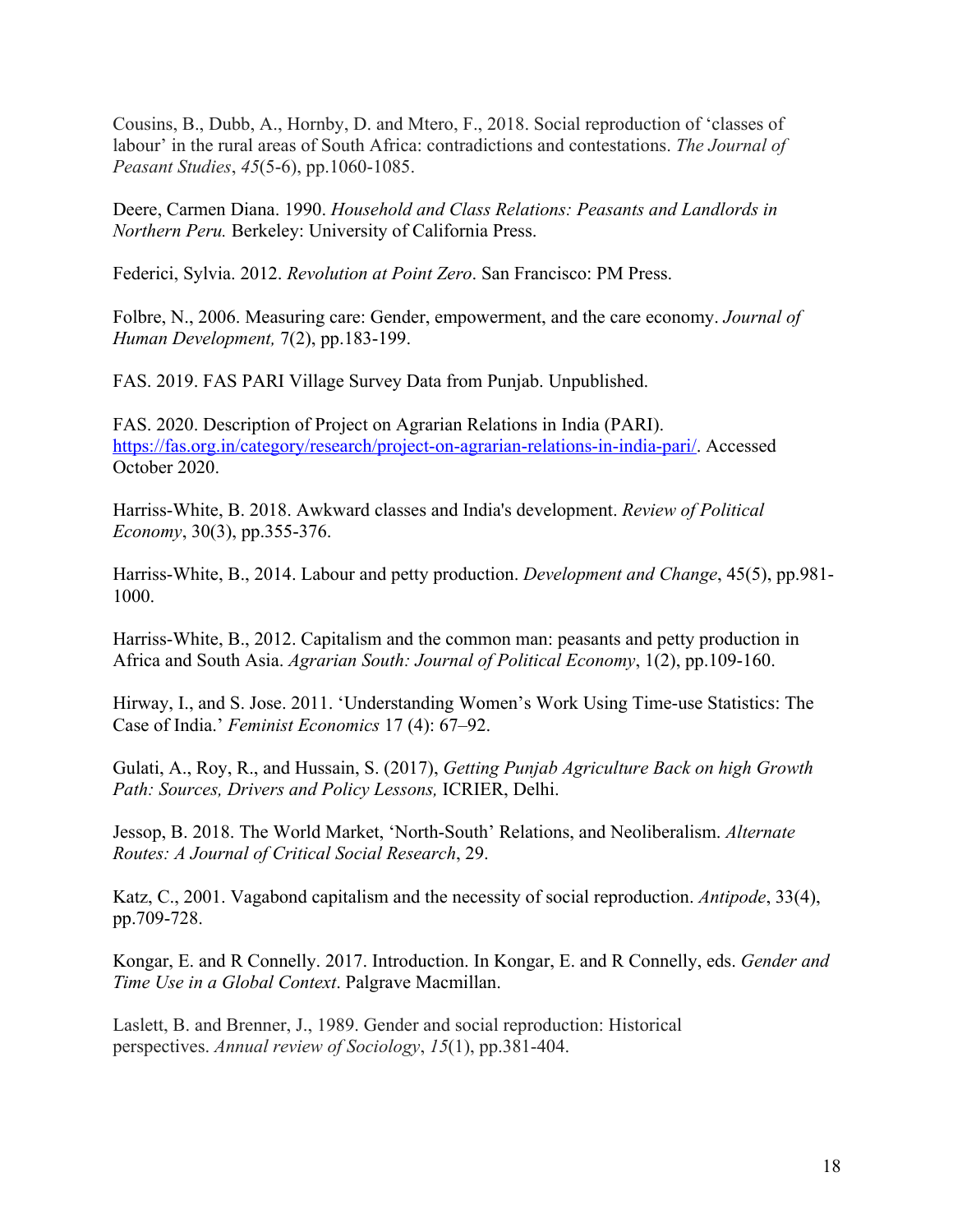Mezzadri, A. (2020). The Informal Labours of Social Reproduction. *Global Labour Journal 11(1),* 156-163.

Mitchell, K., Marston, S., and Katz, C., 2003. Life's work: An introduction, review and critique, *Antipode*, 35(3), pp. 415-442.

Mooney, N., 2013. The yeoman Jats of Punjab: Time, expertise and the colonial construction of Jat Sikh identity. *Anthropologica*, pp.277-290.

Naidu, S.C. and Ossome, L., 2016. Social reproduction and the agrarian question of women's labor in India. *Agrarian South: Journal of Political Economy*, 5(1), pp.50-76.

National Sample Survey Organization (NSSO). 2019. Periodic Labor Force Survey (2017-18) Unit Level Data. Delhi: NSSO.

O' Laughlin, B., 1999. In defense of the household: Marx, gender and the utilitarian impasse. ISS Working Paper Series/General Series, 289, pp.1-42.

Pattenden, J., 2016. *Labour, state and society in rural India: A class-relational approach*. Manchester University Press.

Pattenden, J., 2020. Local Labour Control Regimes, Reproduction Zones and the Politics of Classes of Labour in South India. in A. Hammer, A. Fishwick, (eds), *The Political Economy of Work in the Global South*, London: Macmillan.

Rao, S., 2018. Gender and class relations in rural India. *The Journal of Peasant Studies* 45 (5-6): 950-968.

Razavi, S. 2007. The political and social economy of care in a development context: Conceptual issues, research questions and policy options. United Nations Research Institute for Social Development, Working paper 3.

Razavi, S. 2009. Engendering the Political Economy of Agrarian change. *The Journal of Peasant Studies*

36 (1), pp 197–226.

Scully, B., 2016. Precarity North and South: A Southern Critique of Guy Standing. *Global Labour Journal*, *7*(2), pp.160-173.

Sivamurugan, T., and Swaminathan, Madhura. 2017. PARI Villages: An Introduction in Madhura Swaminathan, and Sandipan Baksi (eds.), *How Do Small Farmers Fare? Evidence from Village Studies,* Tulika Books, New Delhi, pp. 25-61.

Shah, A. and Lerche, J., 2020. Migration and the invisible economies of care: Production, social reproduction and seasonal migrant labour in India. *Transactions of the Institute of British Geographers*.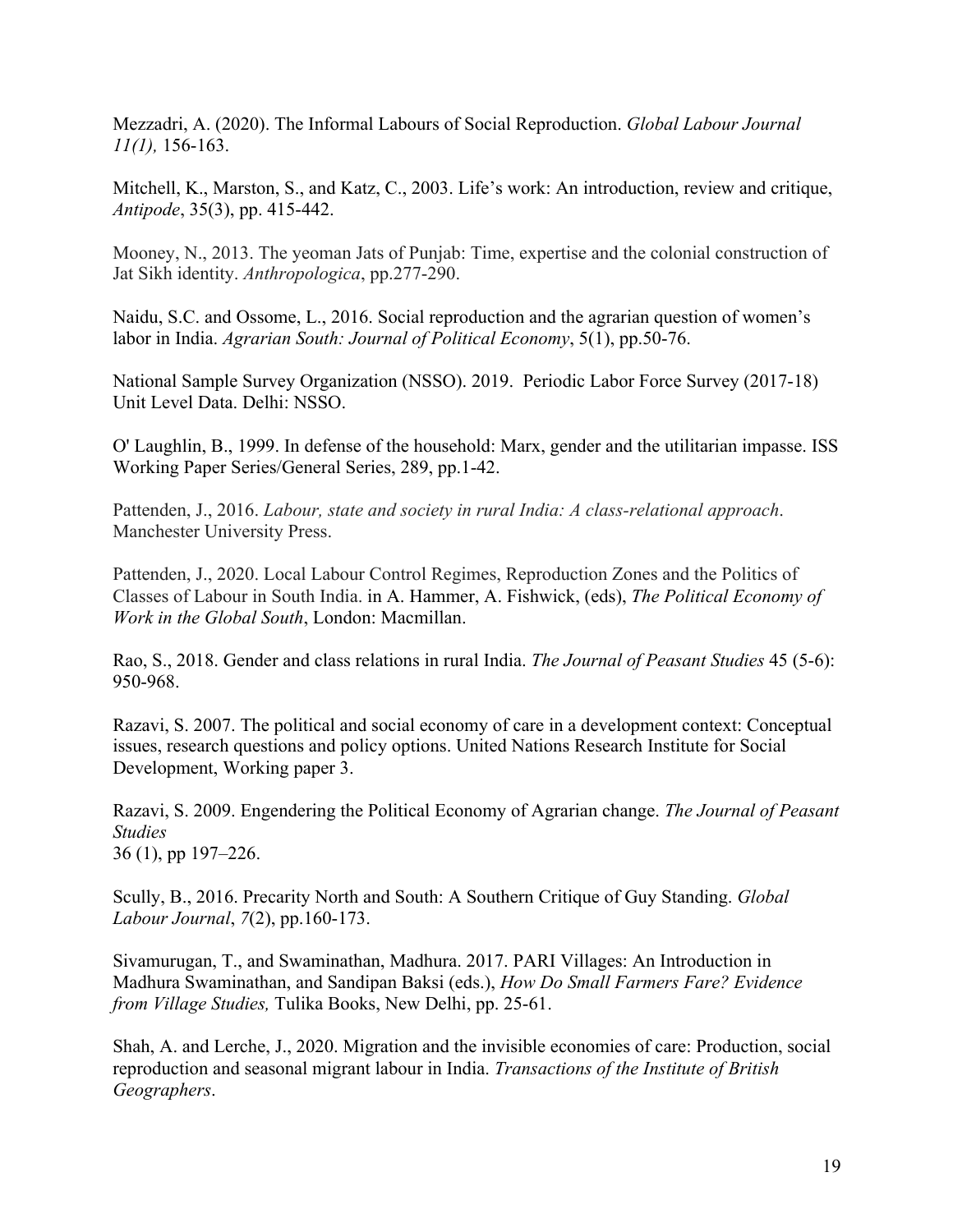https://doi.org/10.1111/tran.12401

Swaminathan, M. 2020. Measuring Women's Work with Time-Use Data: An Illustration from Two Villages of Karnataka in *Women Workers in Rural India*, eds. VK Ramachandran, Madhura Swaminathan, and Shruti Nagbhushan. New Delhi: Tulika Books.

Swaminathan, M. and V. K. Ramachandran. 2020. Introduction in *Women Workers in Rural India*, eds. VK Ramachandran, Madhura Swaminathan, and Shruti Nagbhushan. New Delhi: Tulika Books.

Suryanarayana, M. H., Ankush Agrawal, K. Seeta Prabhu. 2016. Inequality-adjusted Human Development Index: States in India. *Indian Journal of Human Development*, 10 (2), page(s): 157-175

Venkatasubramanian, K. and Ramnarain, S., 2018. Gender and Adaptation to Climate Change: Perspectives from a Pastoral Community in Gujarat, India. *Development and Change*, *49*(6), pp.1580-1604.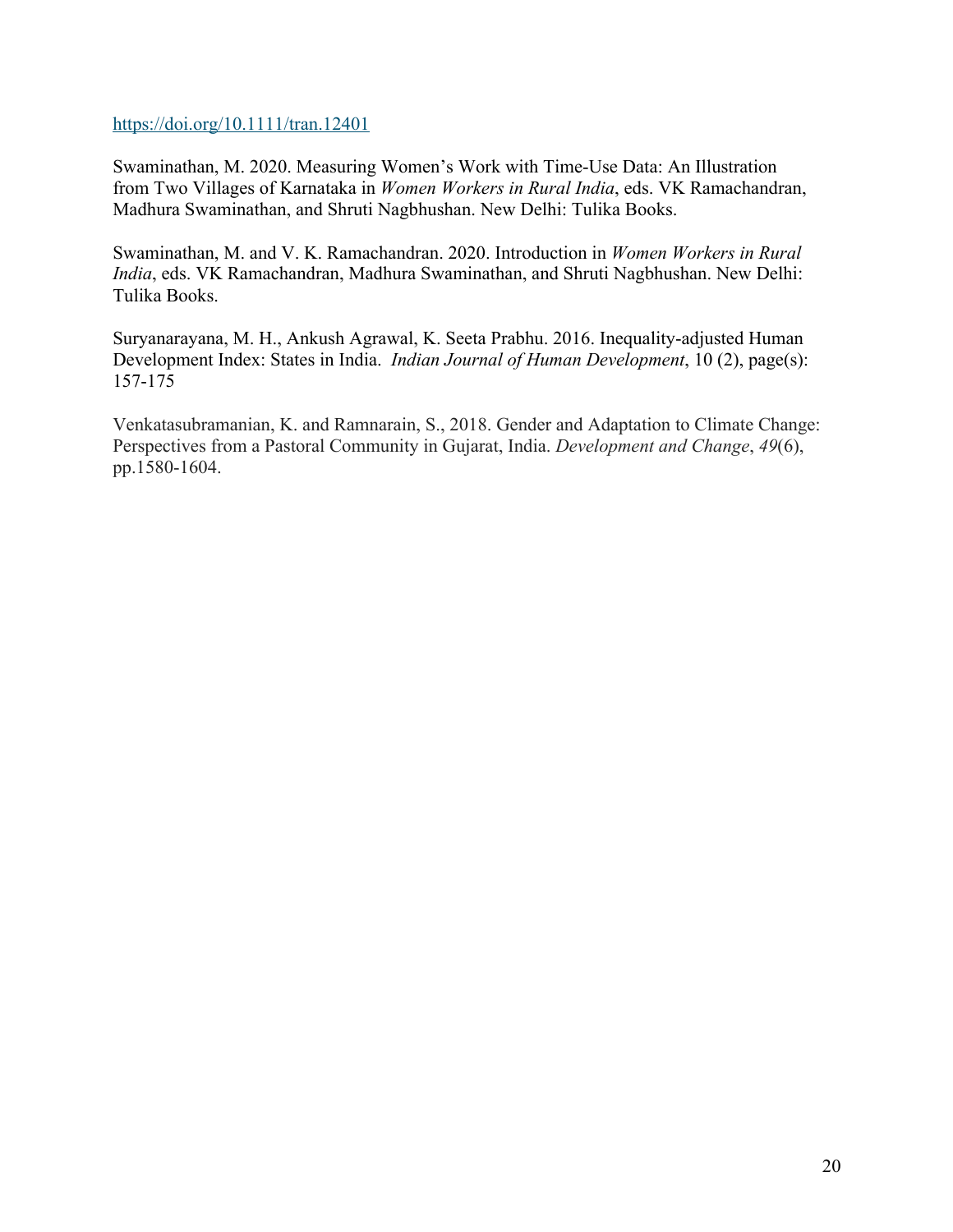## **Tables**

Table 1: Classifying Types of Work

| <b>Reproductive Work</b>                                                            | <b>Productive Work</b>               |
|-------------------------------------------------------------------------------------|--------------------------------------|
| (may be waged or non-waged)                                                         | (may be waged or non-waged)          |
| Cooking                                                                             | <b>Agricultural work</b>             |
| <b>Cleaning and washing</b>                                                         | <b>Animal husbandry</b>              |
| Collection of fuel, fodder, water, food items                                       | Petty trading/retail                 |
| Everyday care of children, the elderly and<br>other members of the family/community | Manufacturing<br><b>Construction</b> |
| <b>Healthcare</b>                                                                   |                                      |
| <b>Education</b>                                                                    |                                      |

Table 2: Land and Livestock by Caste for sampled households

|                  |              |           |           | Mean    | Land       |
|------------------|--------------|-----------|-----------|---------|------------|
|                  | <b>Total</b> |           | Less than | Land    | irrigated  |
|                  | households   | Livestock | 2 acres   | owned   | (wholly or |
| Caste            | sampled      | owned     | owned     | (acres) | partly)    |
| <b>Jat Sikh</b>  | 45           | 39%       | 16%       | 8.81    | 36%        |
| Kumhar, Nai Sikh | 12           | 9%        | 83%       | 1.93    | 7%         |
| Dalit            | 39           | 28%       | 97%       | 0.29    | 7%         |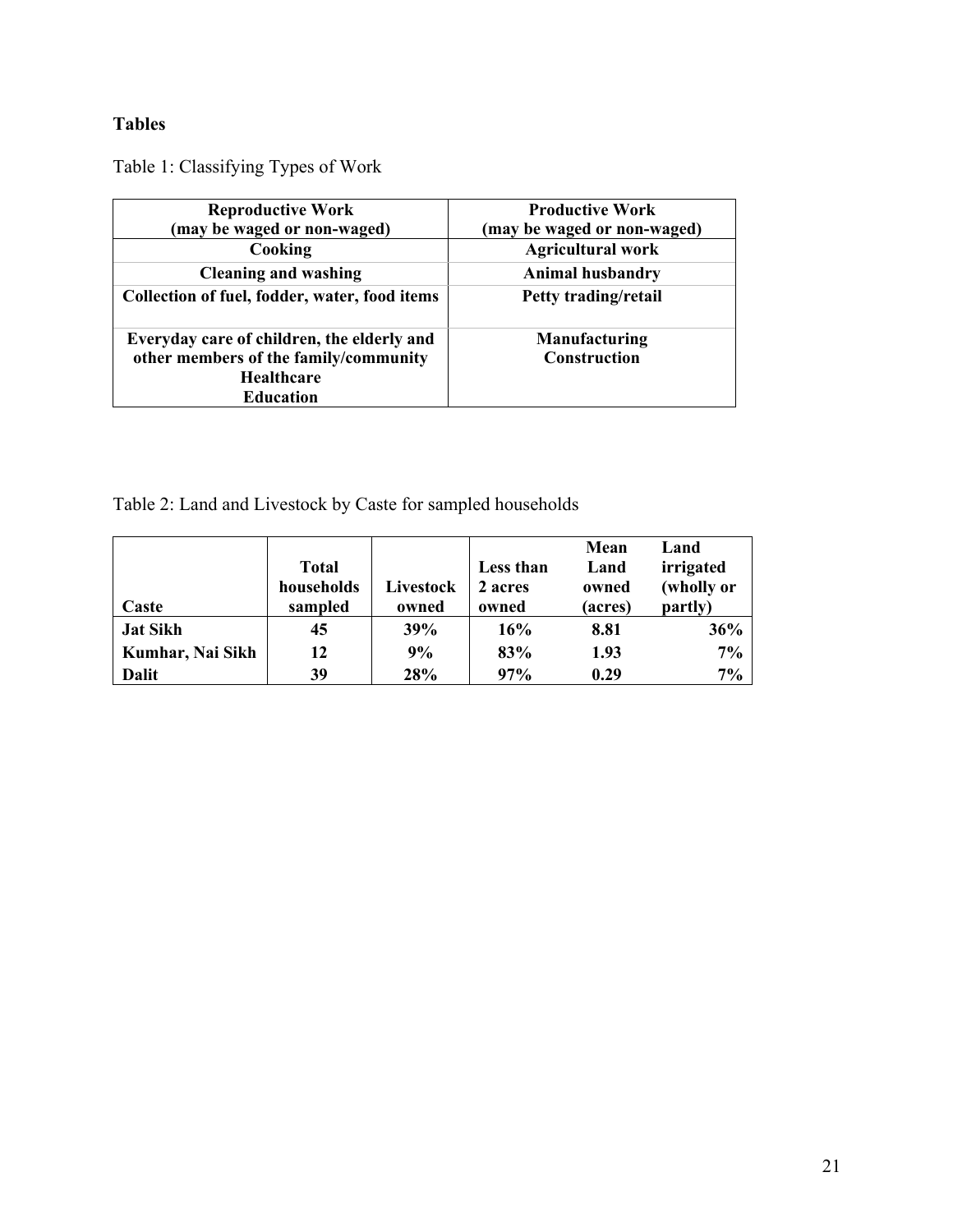|                               |                 | Dalit (N=39) |            |         | Kumhars and Nai Sikhs(N=12) |            |         | Jat Sikhs (N=45) |                    |    | All castes (N=96) |            |
|-------------------------------|-----------------|--------------|------------|---------|-----------------------------|------------|---------|------------------|--------------------|----|-------------------|------------|
|                               | Women %         | Men %        | Gender Gap | Women % | Men %                       | Gender Gap | Women % | Men %            | Gender Gap Women % |    | Men%              | Gender Gap |
| 1. Care of livestock          | 69              | 54           | 15         | 73      | 73                          | $\bf{0}$   | 87      | 80               |                    | 77 | 68                | 9          |
| 2. Agricultural participation | 67              | 72           | $-5$       | 45      | 73                          | $-28$      | 31      | 87               | $-56$              | 47 | 78                | $-31$      |
| Own cultivation               | 10 <sup>°</sup> | 28           | $-18$      | 27      | 73                          | $-46$      | 20      | 78               | $-58$              | 17 | 56                | $-39$      |
| Supervision of agriculture    | $\theta$        | 8            | $-8$       | 18      | 36                          | $-18$      |         | 36               | $-29$              |    | 24                | $-19$      |
| Agricultural wage labor       | 67              | 59           | 8          | 18      | 9                           | 9          |         | 22               | $-15$              | 32 | 35                | $-3$       |
| 3. Non-ag participation(all)  | 59              | 62           | $-3$       | 33      | 58                          | $-25$      | 22      | 22               | $\mathbf{0}$       | 39 | 43                | -4         |
| <b>NREGS</b>                  | 33              | 0            | 33         | 8       | 0                           | 8          | 0       | 0                | $\theta$           | 15 | 0                 | 15         |
| Waged reproductive labor      | 15              | 3            | 12         | 8       | 0                           | 8          | 9       | 4                | 5                  | 11 | 3                 | 8          |
| Non-waged reproductive labor  | 3               | 3            | 0          | 0       | 8                           | $-8$       | 4       | 0                | 4                  | 3  | 2                 |            |
| Waged productive non-ag work  | 15              | 49           | $-34$      | 25      | 42                          | $-17$      |         | 9                | $-2$               | 10 | 28                | $-18$      |
| Non-waged productive non-agr  | $\overline{3}$  | 15           | $-12$      | 8       | 8                           | $\theta$   |         | 9                | $-7$               |    | 11                | $-6$       |

## Table 3: Gender, caste and work for pay or profit, sampled households

Table 4: Summary of time use diaries for CK and JS, Jan 26, 2020.

|                             | СK              | JS      |
|-----------------------------|-----------------|---------|
| Animal husbandry Non-       | 2 hours 40 mins |         |
| waged                       |                 |         |
| Petty trade activities      |                 |         |
| Total non-waged             | 2 hours 40 mins |         |
| productive labor            |                 |         |
| Animal husbandry            | 30 minutes      | 9 hours |
| (including fodder           |                 |         |
| collection) for wage        |                 |         |
| Total waged productive      | 30 minutes      | 9 hours |
| Labor                       |                 |         |
| Work as a janitor in school | 5 hours 50 mins |         |
| Waged labor of social       | 5 hours 50 mins |         |
| reproduction (work as       |                 |         |
| <i>janitor</i> )            |                 |         |
| Laundry, cleaning at home   | 1 hour 55       |         |
|                             | minutes         |         |
| Non-waged labor of social   | 1 hour 55       | 0       |
| reproduction                | minutes         |         |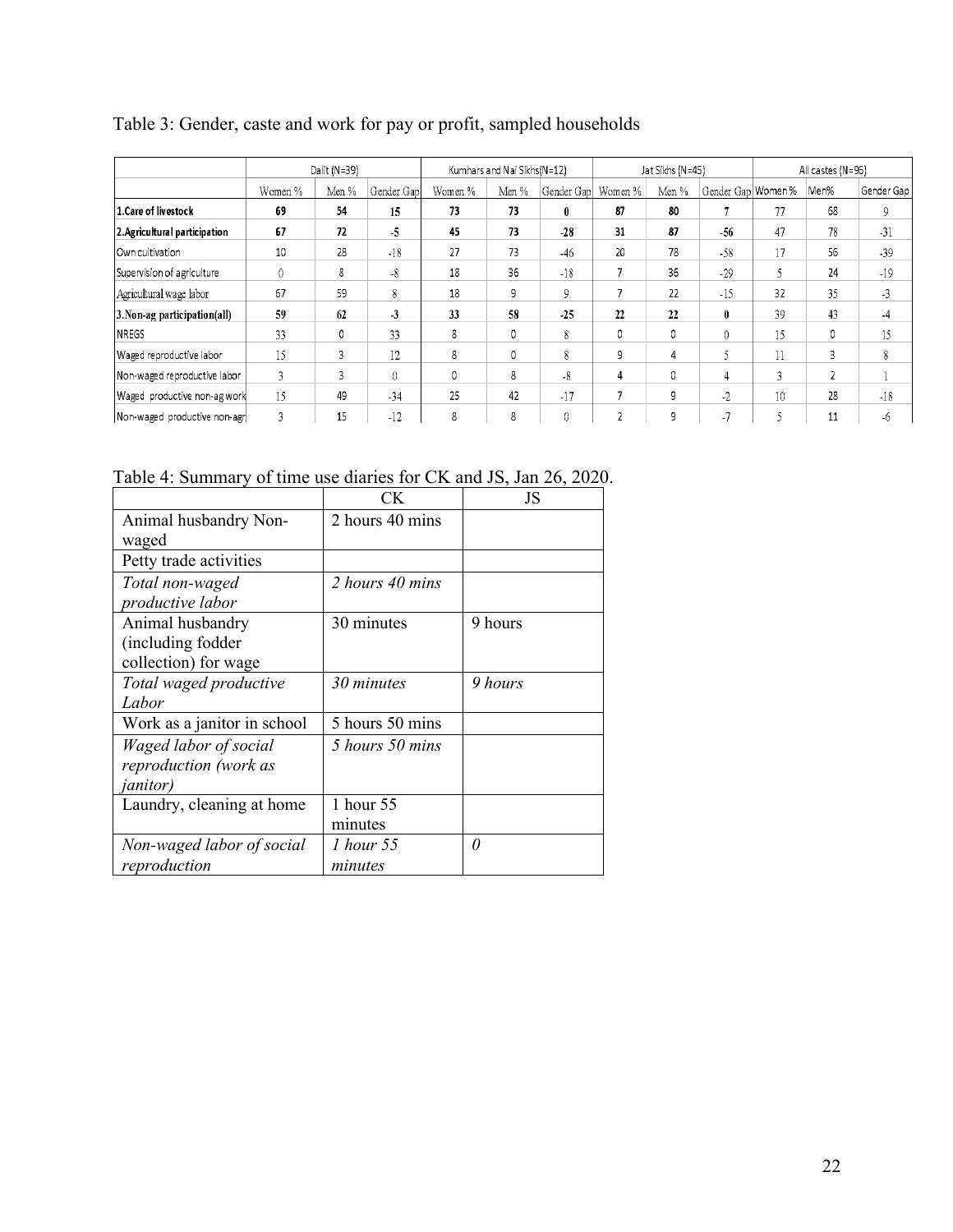|                            | CH.             | <b>RS</b>        |
|----------------------------|-----------------|------------------|
| Animal husbandry non-      | 3 hours         |                  |
| waged                      |                 |                  |
| Petty trade activities     | 30 mins         | 10 hours, 15     |
|                            |                 | mins             |
| Total non-waged            | 3 hours 30 mins | 10 hours 15 mins |
| productive labor           |                 |                  |
| Total waged labor of       | 0               | 0                |
| production or social       |                 |                  |
| reproduction               |                 |                  |
| Non-waged work of          | 10 hours 45     | 30 minutes       |
| cleaning, cooking, child   | minutes         |                  |
| and elderly care           |                 |                  |
| Maintenance of             |                 | 2 hours          |
| social/community relations |                 |                  |
| Total non-waged labor of   | 10 hours, 45    | 2 hours, 30 mins |
| social reproduction        | mins            |                  |

Table 5: Summary of time use diary for CH and RS Jan 27, 2020.